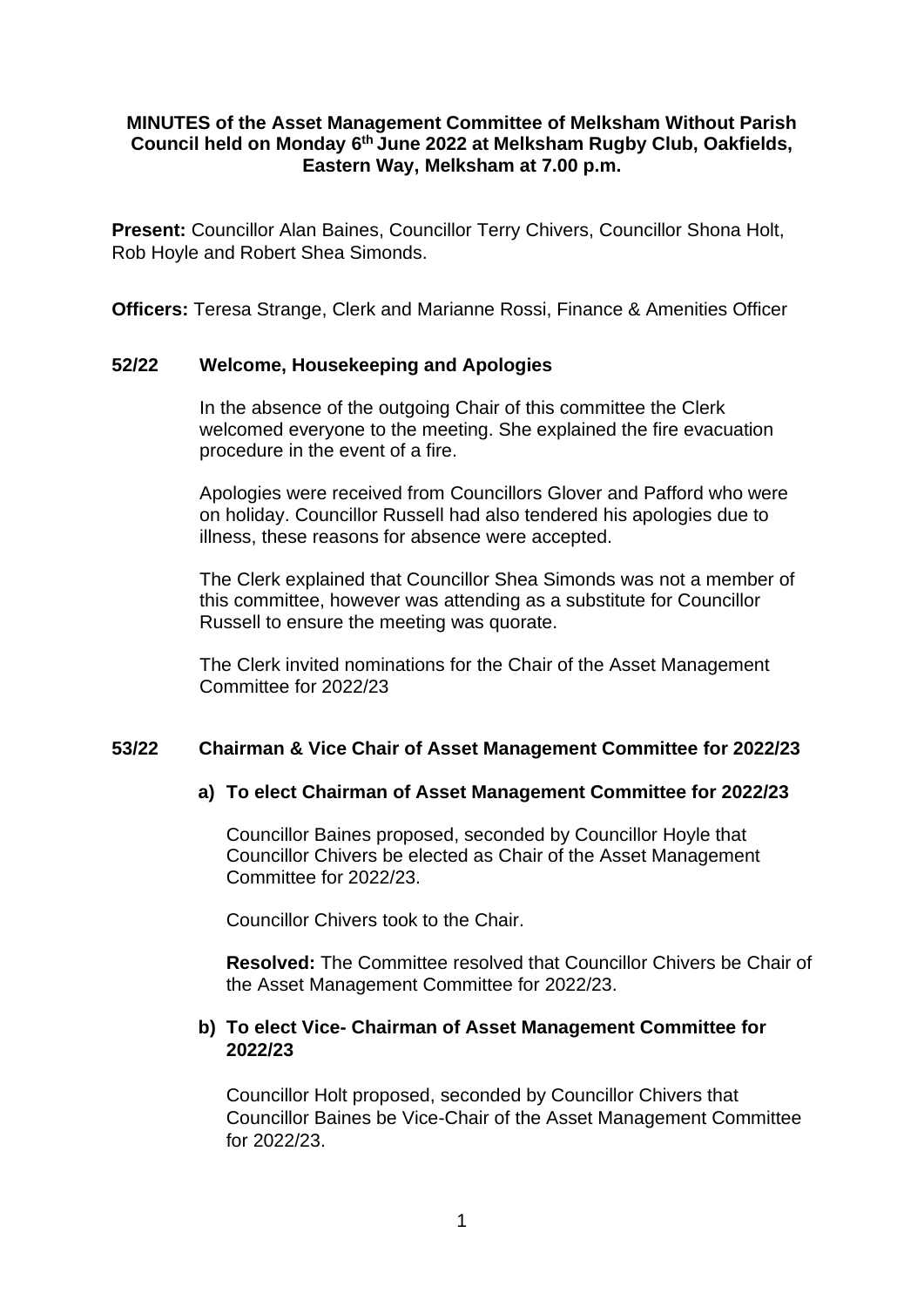**Resolved:** The Committee resolved that Councillor Baines be Vice Chair of the Asset Management Committee for 2022/23.

### **c) To note Committee Structure & Terms of Reference for Asset Management Committee**

Members noted the committee structure and terms of reference.

#### **54/22 To receive Declarations of Interest**

The Clerk declared an interest in agenda item 13 as her husband was on the list of approved contractors and suppliers and she was a director of the company.

#### **55/22 Public Participation**

There were no members of the public present.

## **56/22 To note Minutes of previous meeting 28th February 2022**

Members noted the minutes of the meeting held on Monday 28<sup>th</sup> February as background information.

#### **57/22 Asset Register**

### **a) To note Asset Register and value as at 31st March 2022**

The Clerk explained to members that the asset value had substantially increased from £303,010 in 2020/21 to £591,426 in 2021/22, this was due to the work in progress value for the new Berryfield Village Hall as at 31<sup>st</sup> March being added onto the asset register. It was also explained that while officers were looking at the asset register, they noticed that the footpath installed at Hornchurch Road public open space had been omitted in error, therefore this had been added on.

Councillor Baines queried whether there was a way to distinguish between disposed items and their replacements, as it was currently difficult to see this on the asset register. He acknowledged that, although there was an indication as to whether an item was disposed of by seeing if there was an asset value, he felt that there needed to be a clearer way of seeing this detail. He wondered whether there could either be an additional column to indicate this or whether those items that had been disposed of could be marked out in a separate colour. He also felt that if an asset had been replaced with a new asset there should be a way of linking them together to easily identify which items the council had replaced. They Clerk suggested that maybe those items that had been disposed of could be greyed out on the asset register so that it was much easier to identify them.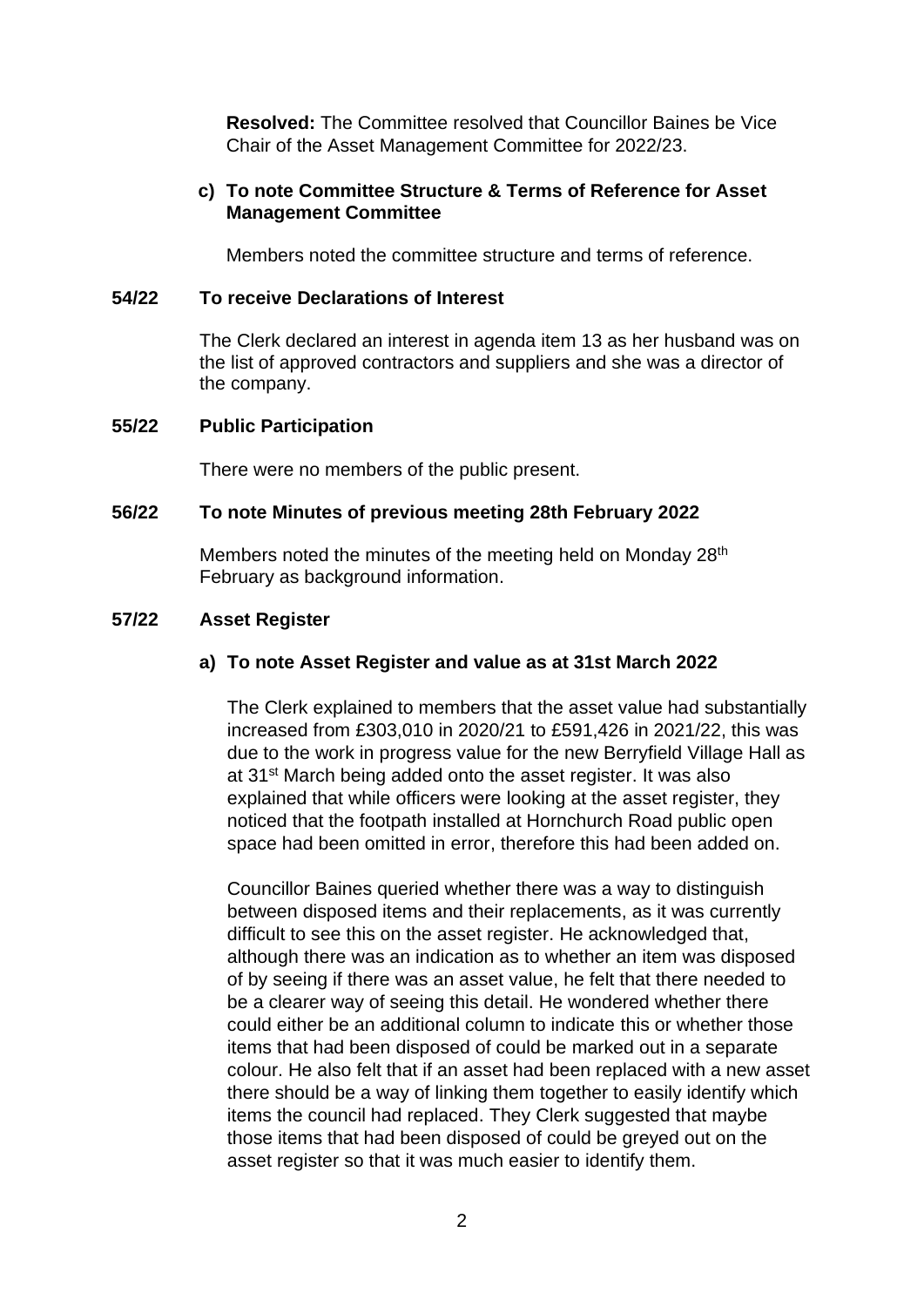Members also queried why there were some items highlighted on the asset register. It was confirmed that these were items that the council had purchased and had physically arrived, but had not yet been installed. Members felt that there needed to be a key on the asset register detailing this reason.

Councillor Baines also wished to raise that asset 56, the speed indicator device had been replaced. He explained as background information to members that this speed indicator device came from Wiltshire Council and was shared with both the town and parish council, however back in 2019 it was deemed broken beyond repair and should be shown as disposed. He queried why this was still showing as having a value as the parish council now had a replacement device which was solely used in the parish.

The Clerk explained that officers were unable to show this item as disposed of on the asset register, as the parish council had not received notification from the town council that it had been disposed of. She explained that she had chased for the status of the SID several times over the years, but had not received a response. It was felt that this needed to be chased back up again.

## **b) To consider Report on condition of Council assets, and recommend future action**

The Clerk reported that the asset check for the office, allotments and parish had been carried out. It was explained that the assets had been grouped together in their locations so that it was easier for each item to be checked. The Clerk advised that each item was rated depending on their current condition as either, Good, Satisfactory or Poor with the following descriptions:

- Good Unlikely to need attention in the next 5 years
- Satisfactory May need attention in the next 2-3 years
- Poor Needs attention in the next year

It was noted that all items were either identified as being in good or satisfactory condition with none rated as poor. The Clerk wished to highlight to members that the corner on the wooden bus shelter at Beanacre had broken off and resealed over, she suspects that it may have an asbestos roof, however there was no health and safety concerns to members of the public. Members felt that as there was no health and safety risk this bus shelter should be left alone.

The Clerk advised that the Allotment Warden had identified the water troughs as being in satisfactory condition which was due to them subsiding. The Clerk and Finance & Amenities Officer had visited the play areas and allotments as a general check and looked at these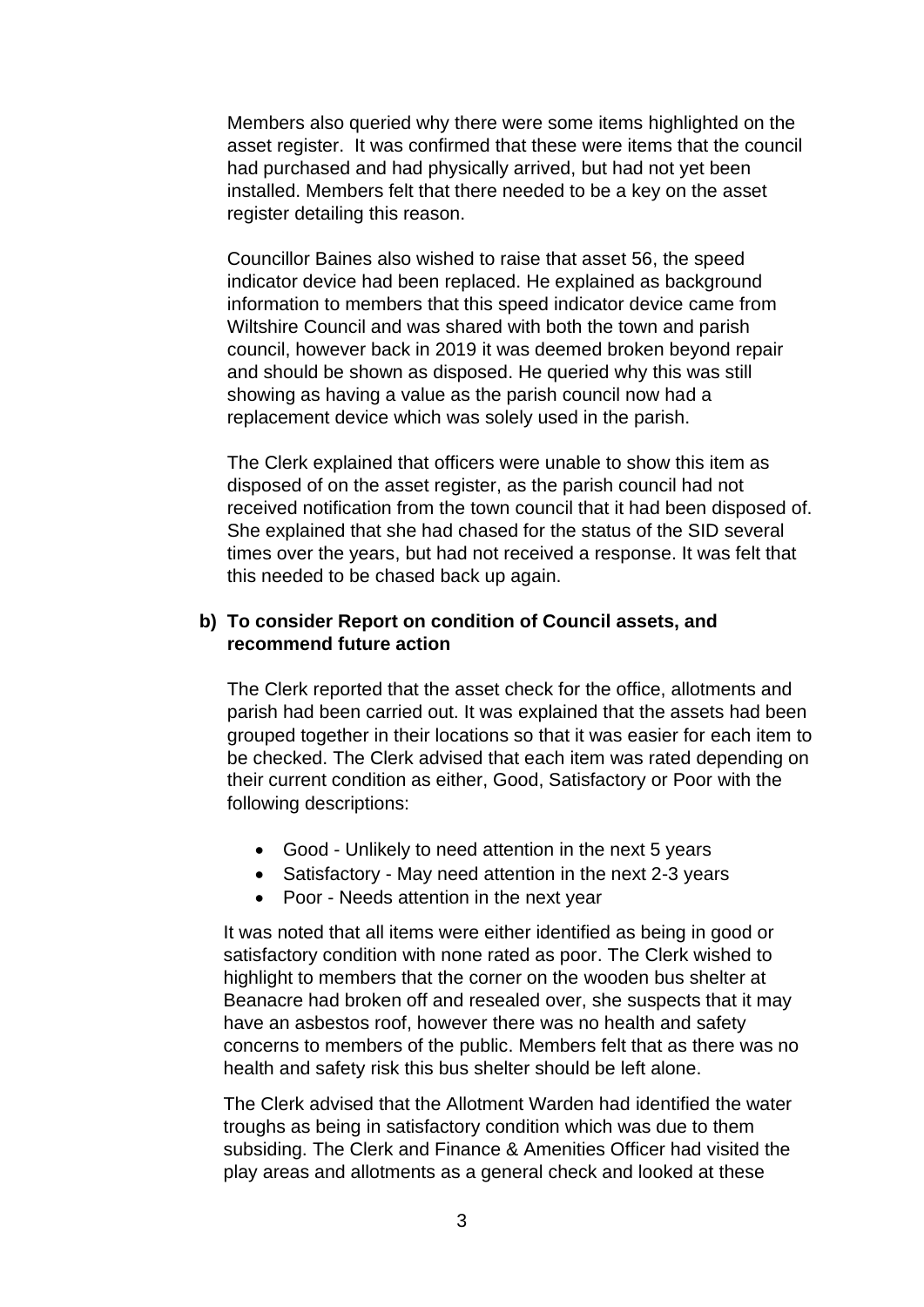specifically to see whether there was any work required. She explained that she could see slight subsidence to one end of three of the troughs, but it didn't appear to be causing any issues, such as water overflowing. The Clerk queried with member whether they felt that the water troughs needed addressing.

Councillor Chivers queried whether the Caretaker would be able to address this issue, however it was felt that he wouldn't be able to due to the fact that the water would need to be turned off and the troughs fully emptied to be able to lift up and adjust. Councillor Baines suggested that if the troughs do start overflowing then the ballcock could be adjusted to stop them from filling up as much, which would alleviate this issue should it arise.

It was suggested to leave this for now and look at again in the winter months when the water has been turned off.

**Recommendation:** The council leave the water troughs as they are for now and review their condition again in the winter months when the water has been turned off to identify whether any remedial work is required.

## **58/22 Play Area & Public Open Spaces**

### **a) To review latest quarterly play area inspection report and consider any actions required**

Members reviewed the latest quarterly play area report, it was noted that there was nothing rated as high risk. Councillor Baines highlighted that a lot of things specified on the report were missing bolts and fixings, he queried whether this report would be given to the Caretaker to action. The Clerk confirmed that a copy of this report had already been given to the Caretaker to action the necessary.

The Clerk wished to draw members attention to the fact that the timings of the self-closing gates seemed to be identified a lot on the quarterly reports. She advised that she had provided members with, as a late paper, guidance from ROSPA on self-closing gates and their recommendation on timings of how fast a gate should close.

The guidance states that they 'should ideally not close quicker than 5 seconds to make wheelchair access easier and also to prevent striking the back of a child while walking through'. The Clerk explained that the Caretaker had been round to each play area to time the gates and they appear to be closing too fast, for example at Berryfield Play Area the gate was timed as closing in 3.24 seconds. The Caretaker had advised the Clerk that this particular gate does not have any adjustment on it other than using WD-40 to change the speed, as it doesn't have a mechanism to be able to manually adjust. It was also noted that the gates at all of the other play areas also had similar timings. To his frustration the Caretaker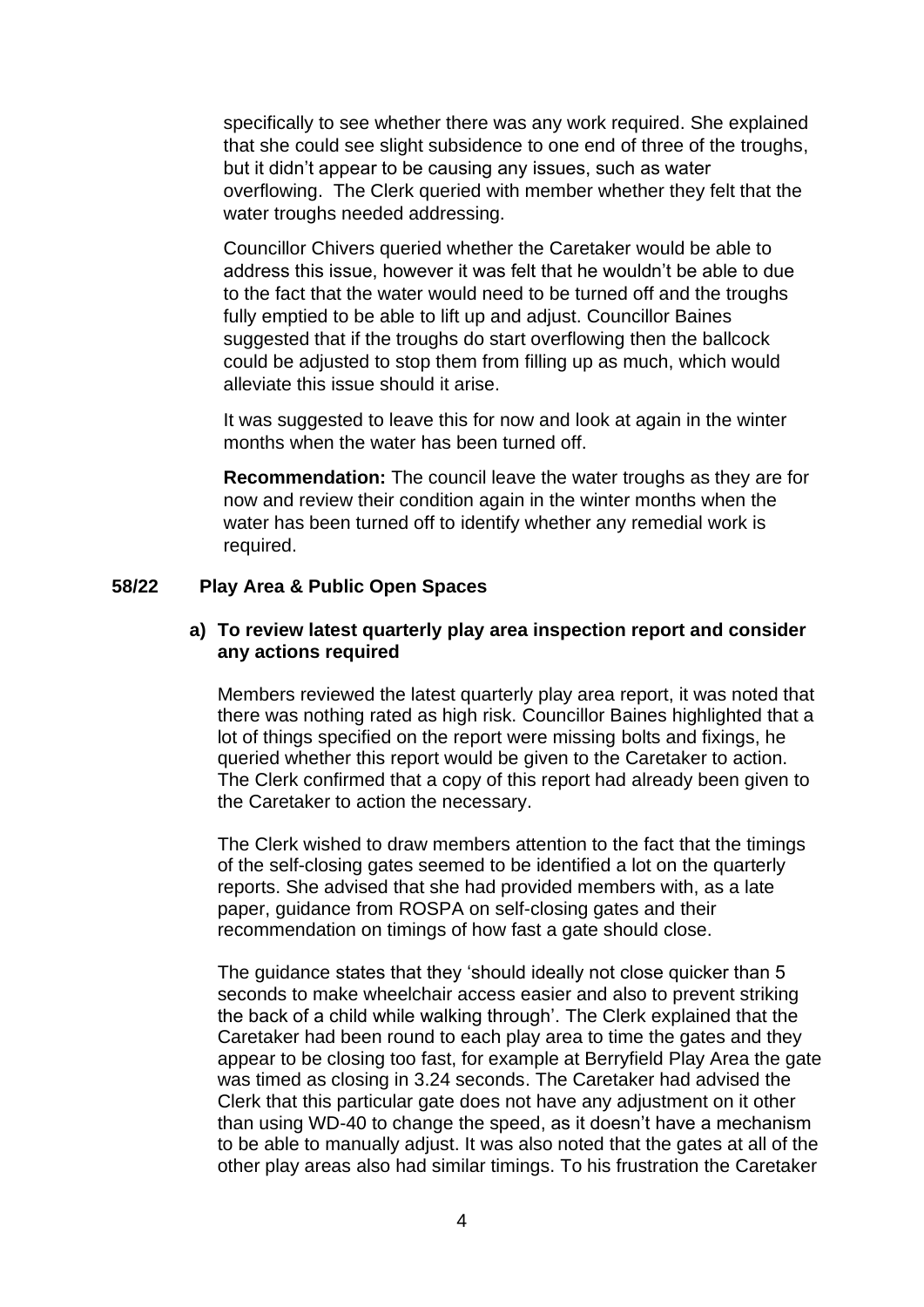had also explained to the Clerk that on gates that could be adjusted, he was still unable to get them to the correct timings as the adjustments were either too slow or too fast.

The Clerk queried with members what they wished to do, bearing in mind that if the Caretaker adjusted the gates, they would either be too fast or too slow. Members felt that it would be much better if the gate was slightly slower to enable people to be able to get in and out without it hitting back onto them. It was noted that there was of course a risk of dogs getting into the play area, however it was acknowledged that dogs should be on a lead and children should not be unattended at the play areas. Members wished to stress that the gates still needed to close and not be left ajar to minimize the risk of a dog being able to get in.

Members agreed that it was very important to ensure that the gates were fit for purpose and were safe for all users.

Councillor Baines highlighted that ROSPA inspected all of the parish owned and maintained play areas on an annual basis and queried whether they had picked anything up on their last inspection. The Clerk confirmed that nothing had been picked up regarding the gates on the last inspection which was undertaken in September last year. Members felt that as the next annual ROSPA inspection was due in September, the gates should be left until the report had been received to determine whether they had identified any issues with the gates. This should then be looked at again after those reports had been received to see if any action was required.

**Recommendation:** The council leave all of the play area gates for the time being and await the outcome of the ROSPA inspection in September to determine whether there is any required action.

# **b) To note that post on pedestrian gate at the entrance to Beanacre Play Area has rotted away and approve quotation for its repair**

The Clerk reported that the post on the pedestrian gate at the entrance to Beanacre Play Area had rotted away and the gate wasn't closing properly. She explained that this wasn't the self-closing gate into the play area, but was the gate from the layby on the A350. This gate would then enable people to walk down a pathway into the play area.

The Clerk explained that the concern was that although this wasn't the gate to the play area, if a child ran down the pathway and out of the pedestrian gate it would be straight onto the A350. A quote had been sought for the installation and supply of the gate posts, it was felt that if one of the posts had rotted away it was only a matter of time before the other one went the same way, so a quote to replace both posts had been sought.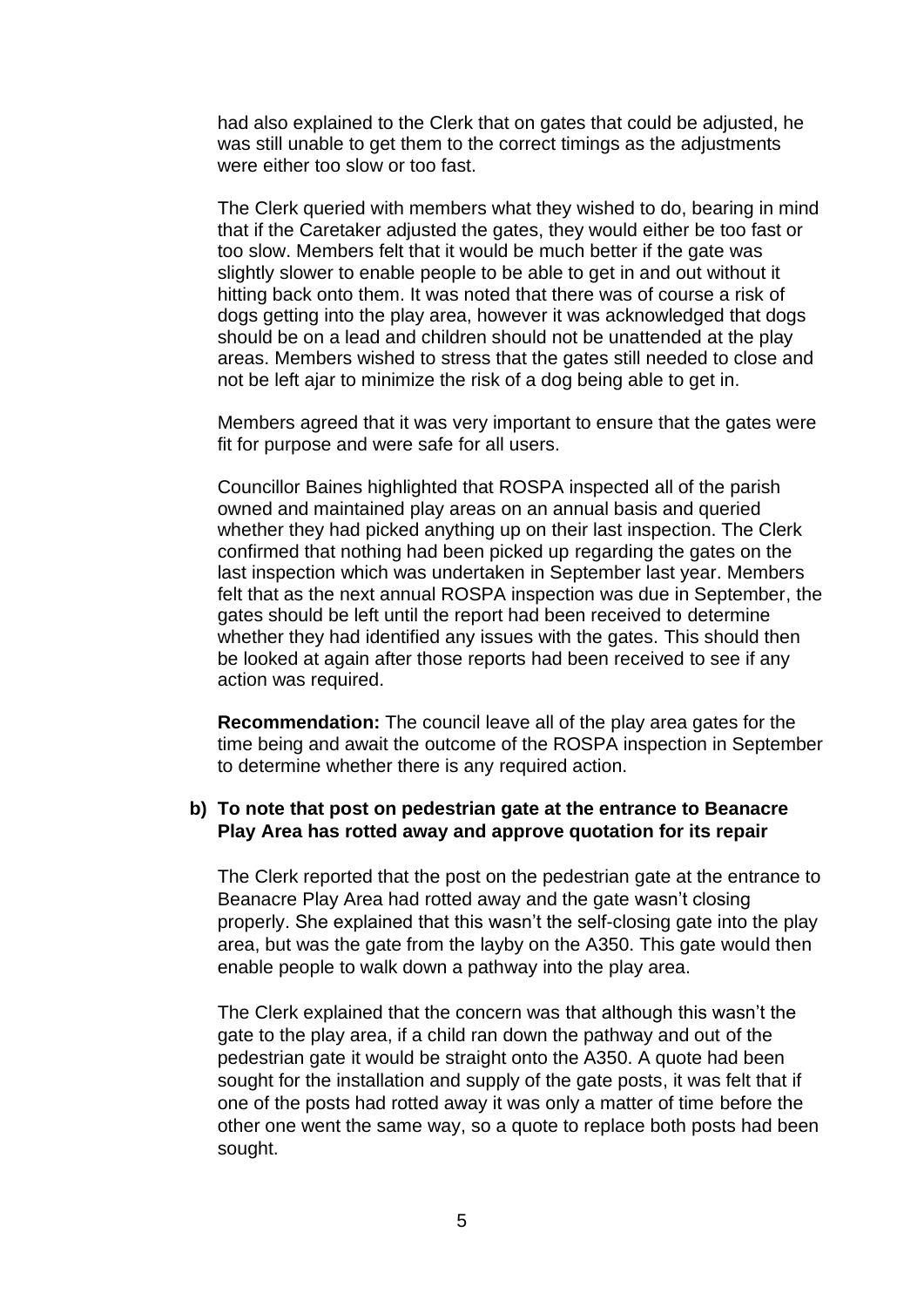A quote of £350 + VAT had been received from JH Jones to supply and install two new gate posts. This quote also included disposal of the existing posts.

Members felt that an alternative quote should be sought for these works.

**Recommendation:** Officers to obtain an alternative quote for repair of the pedestrian gate at Beanacre.

# **c) To consider whether the Caretaker should be visiting the BRAG picnic area and bridleway (as council assets installed)**

The Clerk explained that at a previous meeting members felt that as BRAG picnic area and bridleway was in the parish of Seend and run by BRAG the Caretaker should no longer be inspecting each week. The Clerk advised that the benches installed in this area last year were donated by BRAG to the parish council which, therefore meant that they are council owned assets. She explained that the while the Caretaker was undertaken the annual asset check he highlighted that he was no longer going down to this area regularly and queried whether these should be inspected on a more regular basis. The Clerk wondered whether a visit once a month would be more suitable.

Councillor Shea Simonds explained that members of BRAG attended this area all of the time and wondered whether they could be asked to report any issues back to the parish council.

It was queried whether the parish council insured these benches and if so, this may be a risk to the council if they are not adequately inspected on a regular basis. It was confirmed by the Clerk that these benches were insured by the parish council.

Members felt that as these benches were in fact now owned and insured by the parish council, it was their responsibility to ensure that they were regularly inspected, therefore the Caretaker should be asked to visit the BRAG picnic area and bridleway once per month. BRAG could also be asked to report back to the council if they have identified any issues with these assets when they visit the picnic area.

**Recommendation:** The council ask the Caretaker to visit the BRAG picnic area and bridle way on a monthly basis to check the parish council's assets.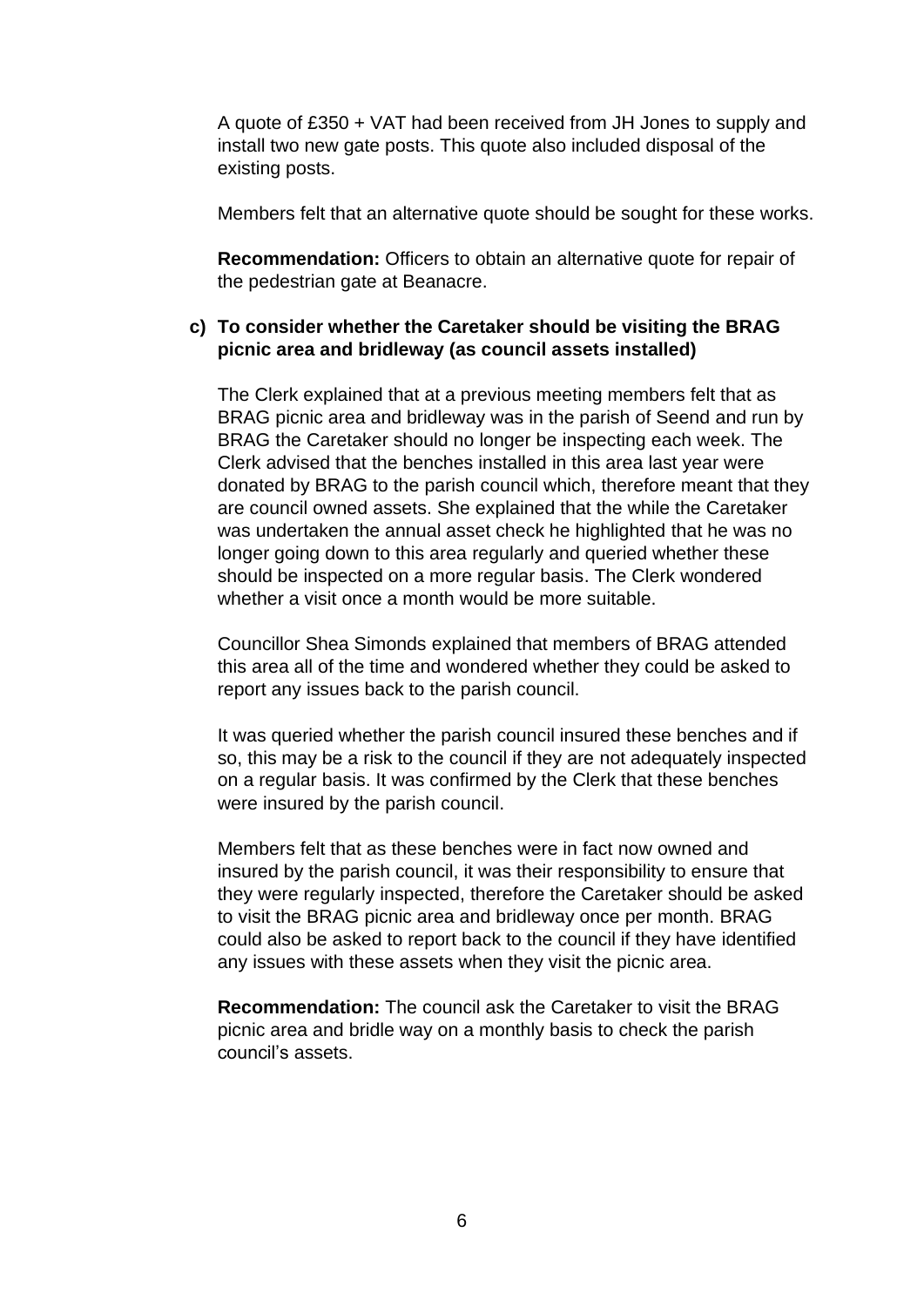# **d) To note price given (additional to grass cutting contract) from current contractors to cut the grass inside Whitworth Play Area once under the council's ownership**

Councillor Baines reported that he was one of the members who inspected the Whitworth Play Area and was very disappointed in its condition. He explained that in its current condition he would not recommend that the parish council adopt this play area. He advised members of the layout of the play area, with one side being play equipment and the other side being a grassed area. It was noted that in an ideal world the parish council would have preferred the play area to just have safety surfacing with no grassed area, as this was much easier to manage. There were also additional maintenance costs which come with a play area with grass. This was the compromise with the grass on one side of the play area instead of having little pockets of grass between play equipment which can pose future issues.

Councillor Baines explained that unfortunately the grassed area was not up to an acceptable standard, due to the fact that grass seed had been planted over the rubble. As a result of this there was stone mixed in with the grass which was unsatisfactory and not acceptable. The area was also uneven which may make it difficult for a mower to cut the grass.

The Clerk explained that the reason she had obtained a price indication from the current contractors was in case the play area did become up to a suitable standard in the meantime, as this would be additional to the current grass cutting contract. It was noted that all of the other parish council play areas that have grass are cut 14 times per year. The quote received from JH Jones to cut the grass was £95 per cut, which totaled to £1,330 per year. It was advised that the council had budgeted £890 for this financial year. The Clerk explained that although the annual cost was over budget, it was anticipated at the time of budget setting that the council wouldn't be taking this play area on at the start of the financial year.

The Clerk explained that she was looking for an "in principle" decision from members so that as soon as the play area was ready to be taken on by the parish council, the grass cutting could be added to the contract.

**Recommendation**: The council agree the quote from JH Jones of £95 per cut to cut the grass inside of Whitworth Play Area once it was ready to be adopted by the parish council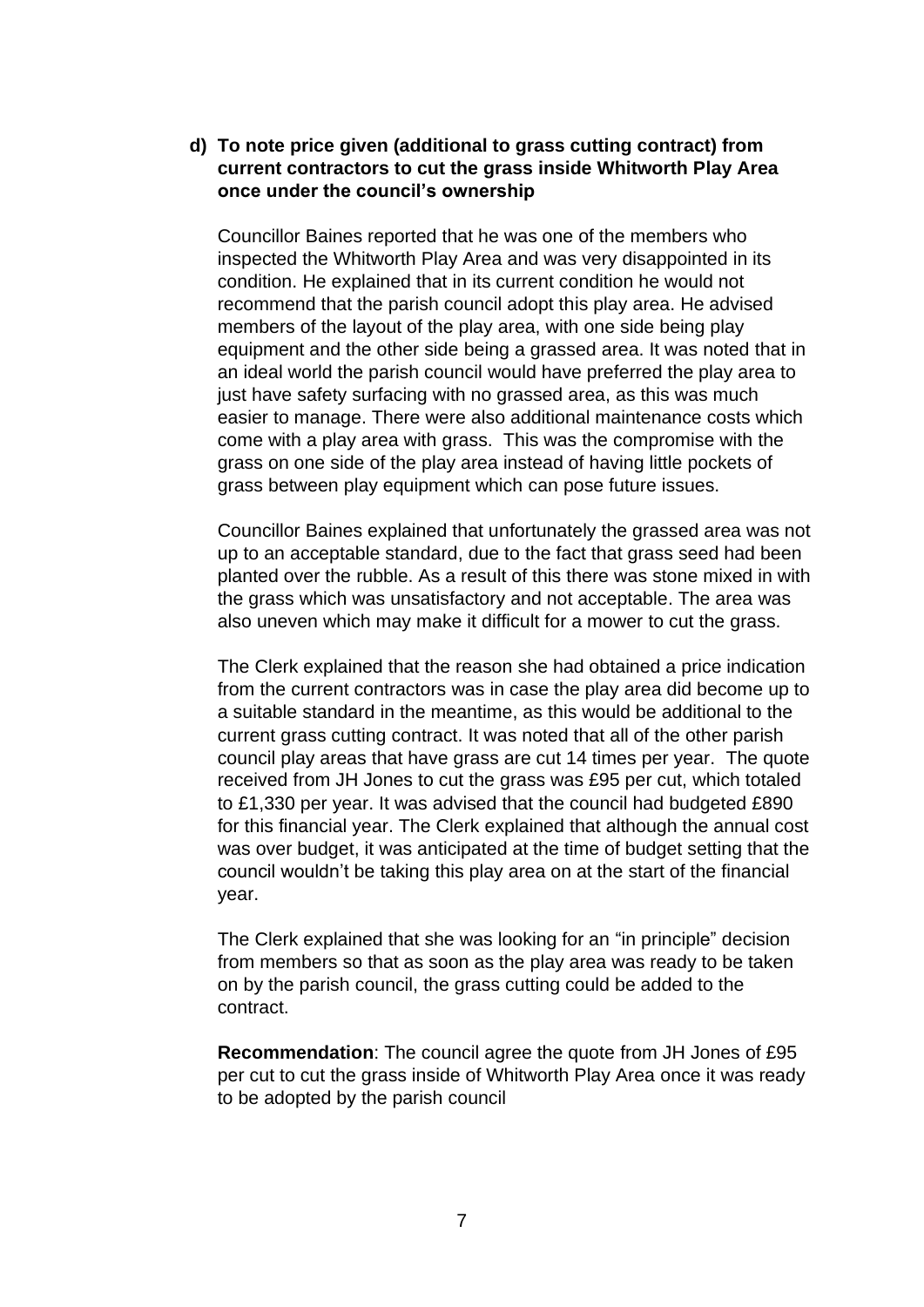## **e) To consider latest update on adoption of Whitworth (Bowood View) and Davey (Pathfinder Place) play areas**

The Clerk explained that Councillor Glover and Wiltshire Councillor Nick Holder had attended a meeting on Thursday 26<sup>th</sup> May with the CEO of Taylor Wimpey to discuss issues around the Pathfinder Place housing estate. She explained that one of the items on the list for discussion was the Davey play area as there was remedial works required that were still outstanding. She reported that she was unable to attend the meeting herself, but had spoken to Councillor Holder who advised that the CEO was astounded that these works had not been completed. Another concern with regards to this play area was that no attempt had been made by Taylor Wimpey to lock it off, therefore children are playing in it. This was still under the ownership of Taylor Wimpey, but the parish council inspect their play areas once a week and it's understood that this is not currently being done by Taylor Wimpey for this play area.

The Clerk explained that herself and members of the council attended a site visit at both the Davey and Whitworth play areas with the S106 officer at Wiltshire Council.

With regards to the Davey Play Area at Pathfinder Place, there had been no progress forward from the previous visits as there was still work that needed to be undertaken, which had not been done despite the required works being sent to the site manager of Taylor Wimpey on several occasions. On a site visit with the site manager a few years ago there had been a concern that as there was an attenuation pond directly opposite the play area entrance gate there was a safety risk of children running out of the play area gate and into the pond. It had been agreed by Taylor Wimpey that they would erect a barrier on the edge of the adjacent pathway opposite the gate to minimise this risk. This was one of the items that was still outstanding.

The hope of members was that now the CEO of Taylor Wimpey had been made aware of these issues, the works required would be undertaken.

The Clerk explained that with regards to the Whitworth Play Area, there had been no progress and it was in a poor condition. It was explained that the council had made a request for the safety surfacing to be laid beyond the fence perimeter to prevent grass from growing into the play area. Unfortunately, this had not happened resulting in grass growing up into the play area. The safety surfacing laid is of poor quality as it appears that the surfacing has been laid in sections and there is already some evidence of joints separating. The edging to the side of the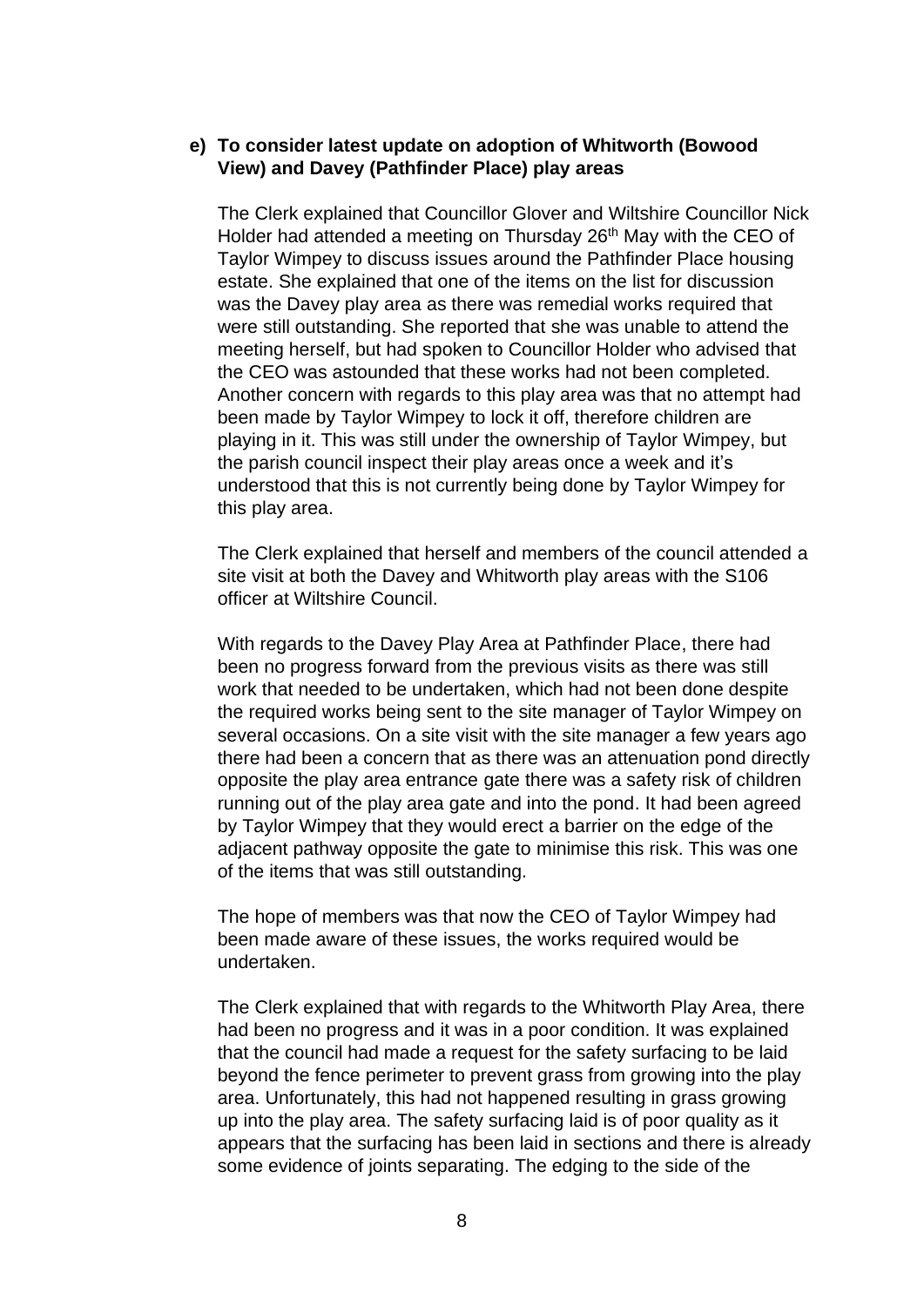pathway separating the play equipment and the grassed area is poor. As explained earlier in the meeting by Councillor Baines the grassed are is in a very poor state of repair and would need rectifying.

Members felt that the CEO of Bellway should be contacted to meet with the parish council.

**Recommendation:** The Council contact the CEO of Bellway to arrange a meeting to discuss the Whitworth Play Area.

# **f) To note new grass cutting regime now in place for Hornchurch Road Public Open Space**

The Clerk explained that the parish council agreed this regime three years ago, however due to covid it was felt that this shouldn't go ahead as planned at the time. As covid restrictions have lifted the regime has now been put into place. She explained that some of the open space has been left fallow with mown paths through and there was going to be an area with improved aeration to the grass to enable activities to be undertaken.

The Clerk showed members the photo of the regime showing which areas were being left fallow for a wildflower area and which areas were being cut. The area on the side of the MUGA (Multi Use Games Area) was being left fallow as this was typically a wet area with mown paths going through to enable people to access the MUGA and play area. It was noted that the pathways were 2m wide so that there was enough room for people to walk around. The improved area was in the middle of the open space.

Members felt that the works on this area had been done very well.

### **59/22 QEII Diamond Jubilee Sports Field & Pavilion** *(known informally as Bowerhill Sports Field):*

### **a) To review football bookings for next season and consider new requests including holding a tournament during the season**

The Finance & Amenities Officer explained that there were three adult teams booked to play at the sports field next season. There was also Future of Football who currently have a blanket booking each weekend for the hire of all the youth pitches. She explained that there had been a lot of interest from adult teams to hire pitches out at the sports field next season, but they have been turned away due to not having the capacity to accommodate.

It was noted that as per last season the Finance & Amenities Officer would contact the Chippenham & District League to see if they were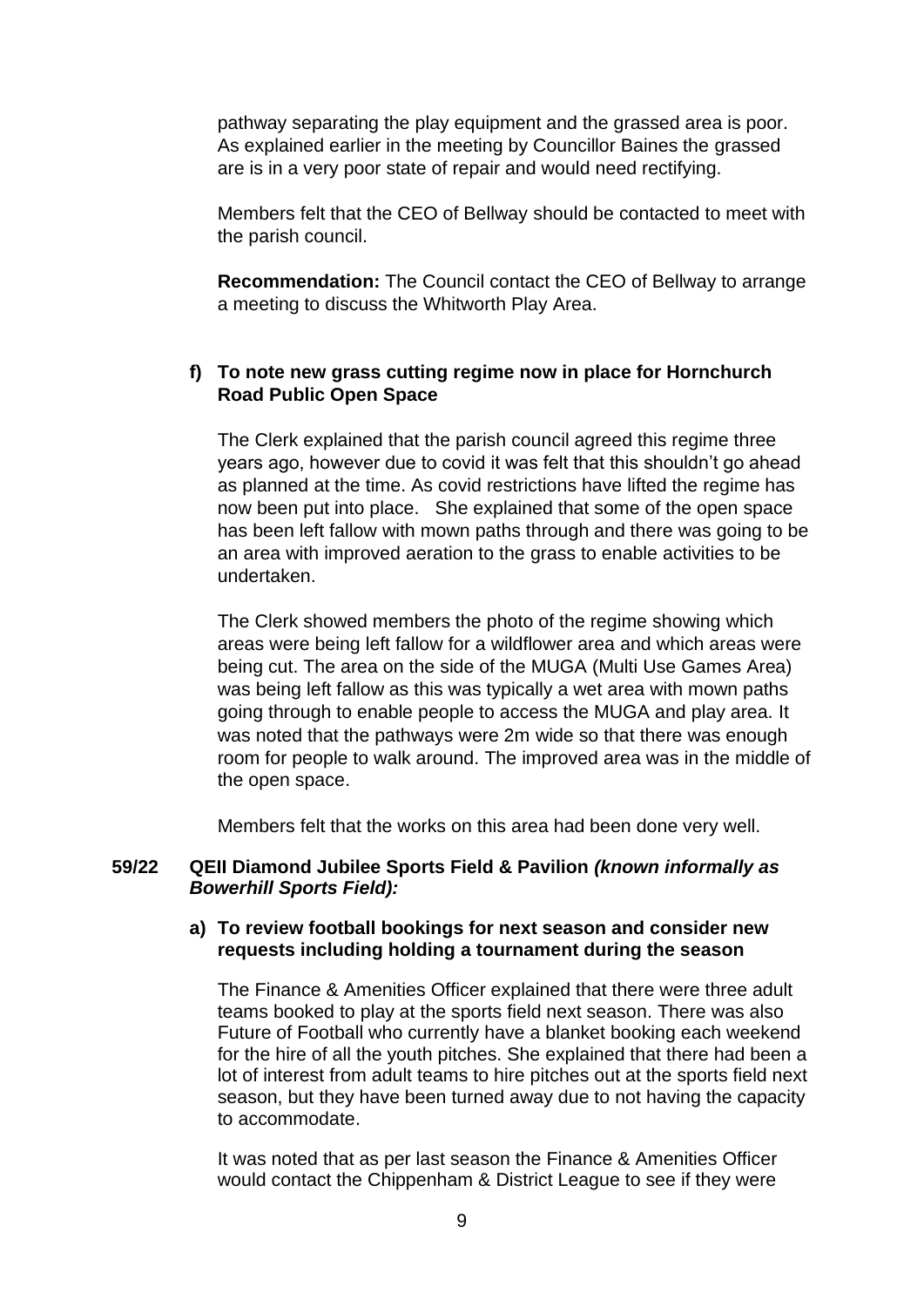able to schedule fixtures as such that there is only one Sunday team at home per weekend. This is to ensure that the pitches can be suitably managed and maintained throughout season and do not become over used.

The Finance & Amenities Officer explained that following correspondence from Future of Football they wished for the same youth pitches as last season plus an 11 aside pitch. This was due to the fact that they were getting bigger and as the age groups move up, they need a bigger pitch. It was noted that the pitch layout this season only included two 11 asides due to the amount of youth pitches required.

There was a concern that due to only currently having two 11 aside pitches they could get over used and become unavailable to users if this request was approved. The Finance & Amenities Officer advised members that she had spoken to the contractors to see whether an additional 11 aside could be fitted in to accommodate this request. The only suitable option was to put an 11 aside around the two existing 9 asides, allowing Future of Football to use that pitch rather than the existing 11 asides.

Councillor Baines explained that members had to bear in mind that Future of Football were not their only user of the sports field and the council had an obligation to accommodate the other bookings. Members felt that the two existing 11 asides should not be committed to any further use other than the three adult teams booked due to concerns with pitches becoming unavailable, especially over the winter months. It was felt that if Future of Football wished for an 11 aside, they could have this as part of their current blanket booking on the proviso that the 11 aside pitch is marked around the two existing 9 asides. If they do wish to use one of the exiting 11 asides, they will have to book this out separately and pay an additional charge for this usage as per the current schedule of charges. Members felt that if this was the case the other three adult teams should take priority over Future of Football.

The Clerk explained to members that there did seem to be a few communication issues with Future of Football, with regards to their bookings. She explained that they seemed to turn up for training sessions that had not been booked prior, there have also been instances where activities have been advertised on their social media page without booking this with officers first. Members felt that Future of Football needed to be reminded of the council's procedure with regards to booking to avoid any unfortunate incidents with clashes with other hirers who may have booked.

The Clerk explained that there was some difficulty as the sports field was a public open space and there was a recent instance where Staverton had advertised on Facebook that they were undertaking a training session on the sports field. Officers had contacted Staverton to explain that there were other users using the sports field on that particular night. This was not an issue as the sports field was a big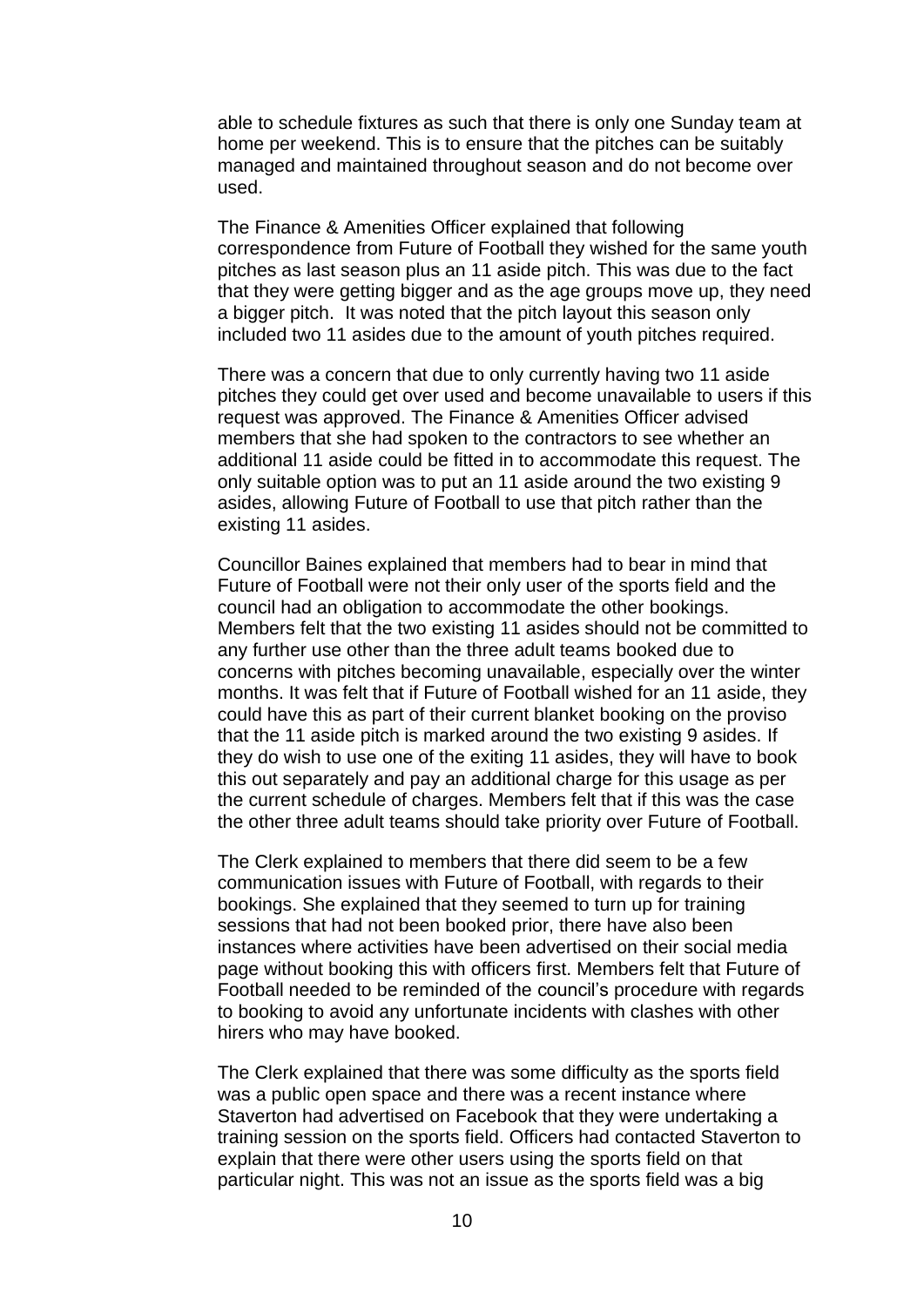space but as the season had ended a few weeks prior the goal posts had been taken away to give the goal mouths the best possible chance to recover in time for the new season. When Staverton arrived, they were expecting that the goal posts to still be up, however understood that as they hadn't booked, they couldn't expect this.

The Finance & Amenities Officer explained that Future of Football were due to have their summer tournament at the end of May, which was at the end of the season. As the date drew closer after chasing Future of Football of their requirements for the tournament, she was informed that it had been cancelled. Further correspondence from them has indicated that they are rescheduling the tournament for October, which would be in the middle of the football season. It was explained that should this event go ahead there would be a knock-on effect to the other hirers as it would need to be re-arranged with the league to ensure there was no home fixtures that weekend. This would then mean that further into the season they may have to schedule fixtures as such that there are three home games over one weekend mean that a pitch would be played on twice. There was also a concern that as per last time there was a lot of usage on the sports field and due to these pitches may become unplayable.

The Finance & Amenities Officer explained that when they had their tournament last year, they had it outside of the football season, therefore this booking didn't clash with other hirers. It was explained that Officers had since become aware that this festival had been published on social media.

Members felt that as this has not been booked and there are other bookings for October, the teams booked should be asked whether their home fixtures can be switches around that weekend. If fixtures are unable to be re-arranged, the council are unable to accommodate Future of Footballs tournament in October.

**Recommendation:** Officers to speak to the other hirers of the sports field to see whether their matches can be played away on the days of Future of Footballs tournament in October, if this cannot be done the Council will not be unable to accommodate their tournament.

### **b) To approve pitch layout for next season bearing in mind usage requirements and agree pitch resting period**

Members discussed part of this item under 8a with regards to the pitch layout for next season. Taking into account the current bookings, it was felt that the pitch layout should be the same as previous with the addition of an 11 aside marked around the two 9 asides, should Future of Football agree with this way forward.

The Clerk explained that the season ended around a month ago and the goal posts were taken away soon after to give the goal areas the best possible chance to recover ready for the new season. It was explained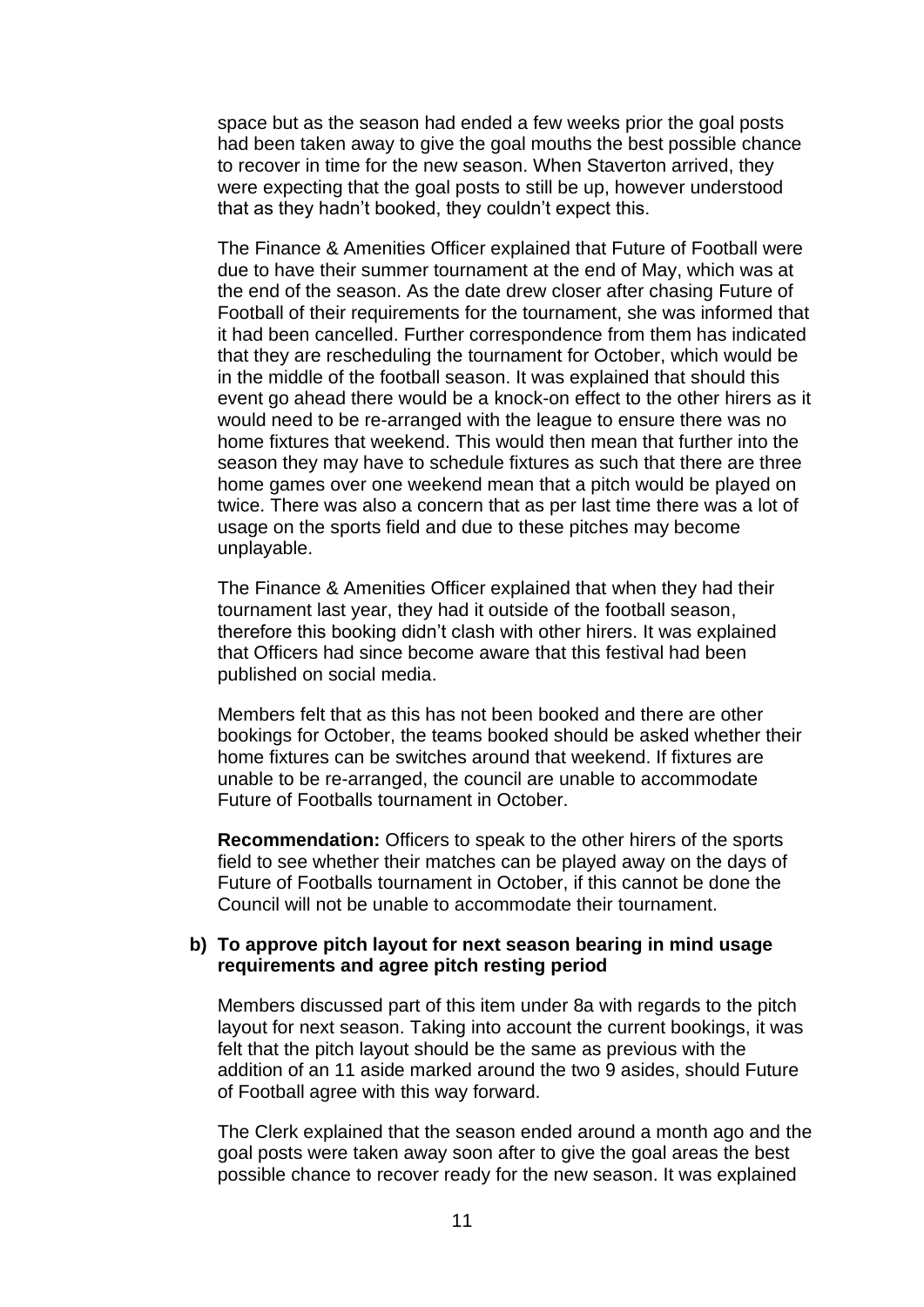that officers have already had a request to book friendlies at the start of July. It was noted that in previous years teams had been allowed to book friendlies at the start of August at the earliest which has given them enough time to get ready for the new season which normally starts in September.

The Clerk explained that since this agenda had gone out correspondence had been received from the leagues that the season is due to start as early as the weekend of 13<sup>th</sup> August. Due to this it was queried when members wished for friendlies to be booked.

Members felt strongly that the pitches must have adequate time to rest and recover from last season, therefore, friendlies should not start until the first week of August. It was felt that this would still give teams enough time to schedule a few matches in to get ready for the new season.

**Recommendation 1:** The pitch layout to be the same as marked out for the 2021/22 football season with the addition of an 11 aside marked around the two 9 asides to accommodate Future of Footballs request.

**Recommendation 2:** If Future of Football wish to use one of the existing stand-alone 11 asides, instead of using the area around the two 9 asides this will need to be booked separately and charged at an additional rate. If Future of Football wish for this way forward they should be informed that the three adult bookings will take priority over them.

**Recommendation 3:** The Council do not schedule friendly matches until the first week of August, to ensure the pitches are adequately rested prior to the start of the new football season.

#### **c) To approve replacement of damaged commemorative tree**

The Clerk explained that the commemorative tree planted at Bowerhill Sports Field had unfortunately been snapped onto the ground last year during the unauthorised encampment. Officers were hoping that the tree would pick back up again, but unfortunately it hasn't so will need to be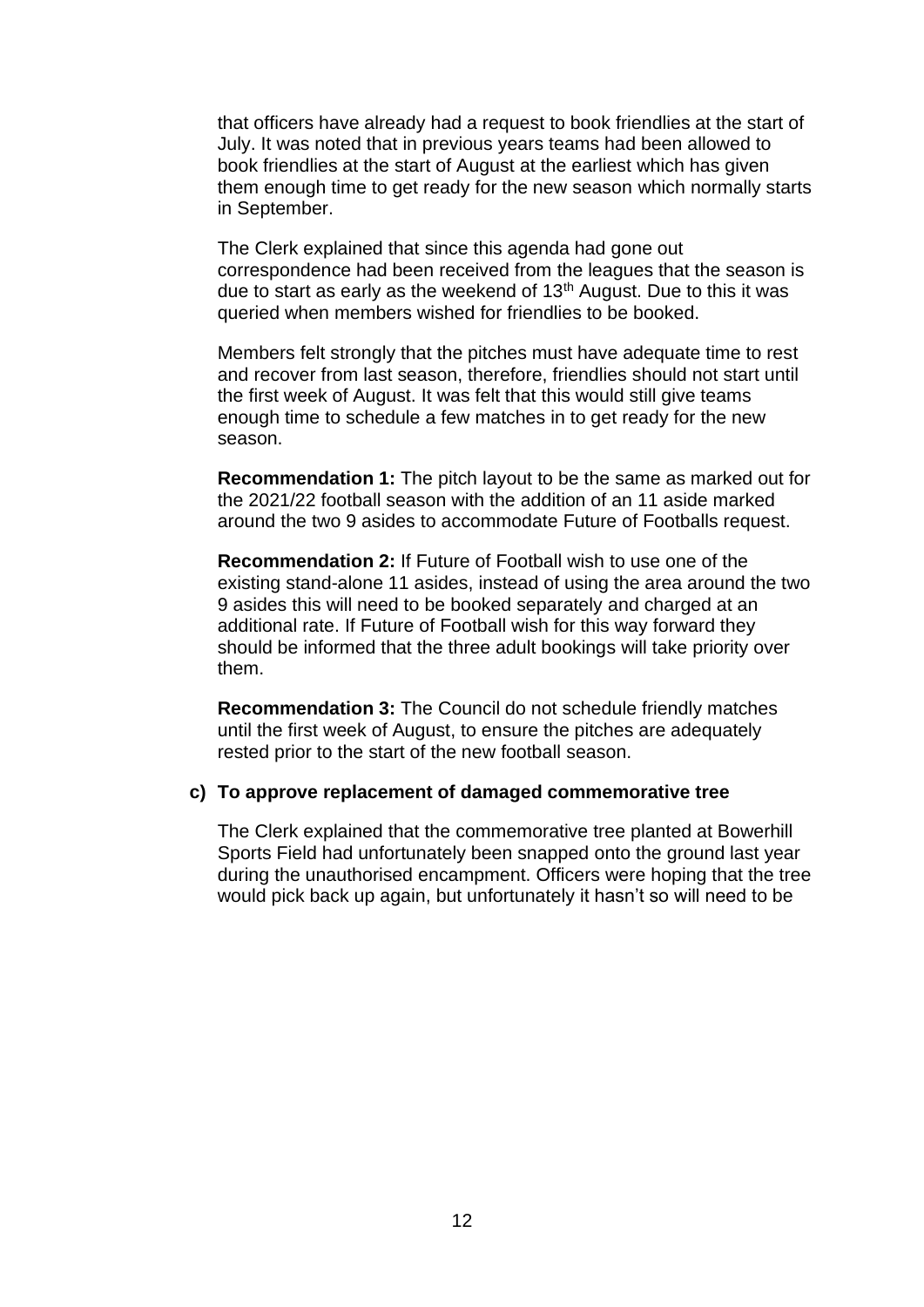replaced. The Clerk suggested that when the jubilee trees are planted at the sports field this one could be replaced.

20:19pm Councillor Chivers left the meeting.

**Recommendation**: To replace the damaged commemorative tree with one of the trees planted for the jubilee.

20:21pm Councillor Chivers returned to the meeting.

## **d) To consider options for overcoming installation issues with the Water Refill point**

The Clerk explained that there had been some issues with the water refill installation. It was explained as background information to members that the council wished to purchase a drinking water point for the Bowerhill Sports Field and Shaw Village Hall. The idea was to apply to Wessex Water for some grant funding towards units for both of these sites, however, due to receiving information that there would shortly be a price increase on these units the parish council decided to purchase one refill point for the sports field and wait for the Wessex Water grant application process to open for the one at Shaw Village Hall. Unfortunately, it has now been discovered that the grant funding does not allow applications for funding towards water refill points anymore.

The Clerk explained that the water fountain was initially going to be situated between changing rooms 2 and 3, where there was an outside drain. Unfortunately, when the plumber came to install the water fountain, he discovered that he would have to drill through five fire walls and was unable to install at the specified location due to there being no way for him to safely access the roof area. Following discussions between officers and the plumber it was agreed to install the water fountain outside of the pump room, which was near where the mains water feed was. This was however a compromise due to the fact that there was no outside drain for excess water.

The Clerk explained that the plumber was unable to install the fountain as the particular model purchased required there to be an inside drain. She advised that officers had contacted the manufacturer on several occasions to see whether they could come up with some kind of solution/modification for the unit so that it was compatible with the building. The Finance & Amenities Officer had spoken to the supplier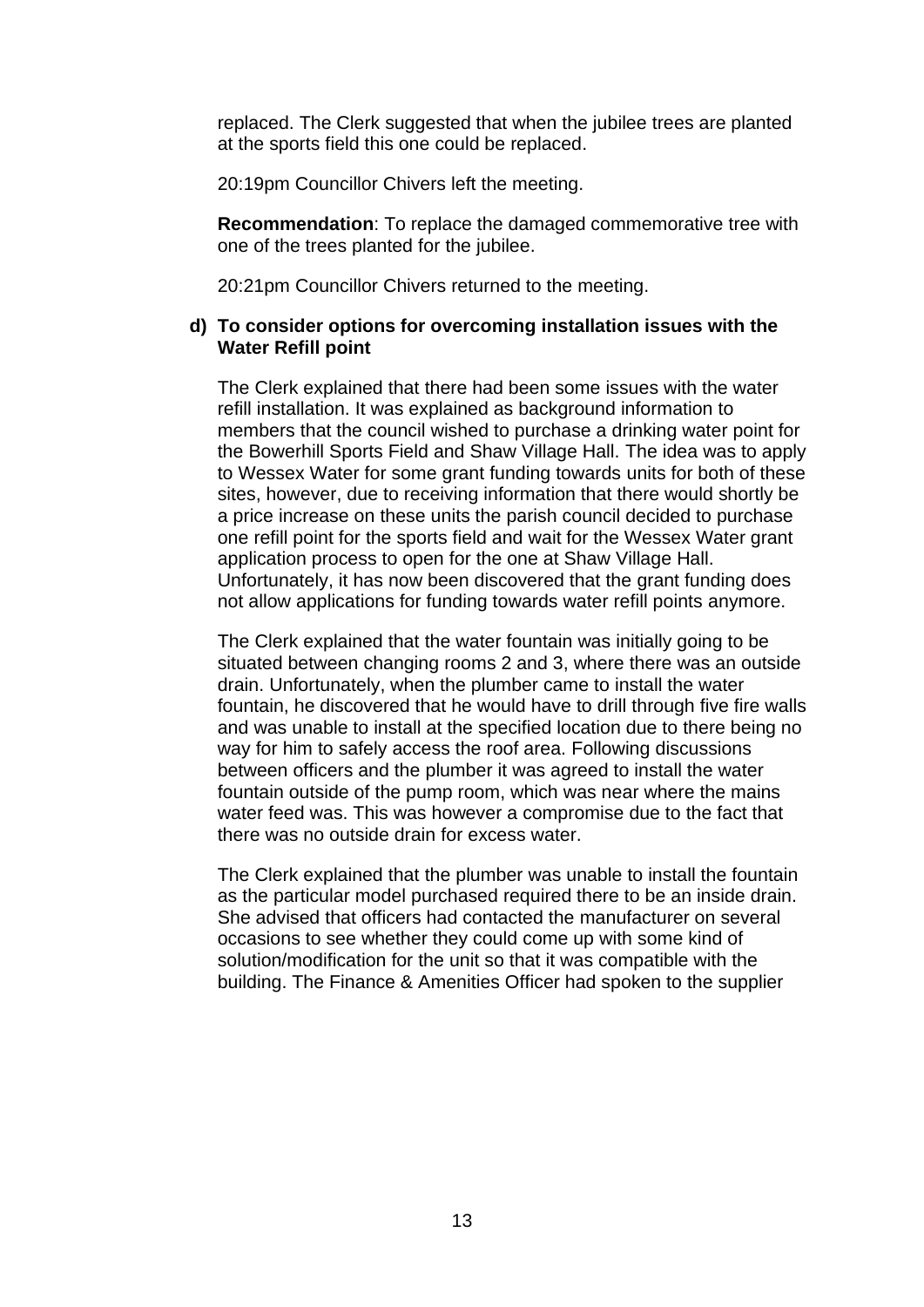this morning who was still trying to come up with a solution, the next stage was for someone to come out and assess the building.

Councillor Holt queried whether there may be an option to site it at another location. The Clerk explained that unfortunately, Shaw Village Hall has the same type of issues.

**Recommendation:** To defer this item until the council have heard back from the manufacturer.

#### **60/22 Allotments**

#### **a) To receive report on waiting list**

The Finance & Amenities officer gave a brief report on the allotment waiting list. Currently, there was one vacant plot on Briansfield, however there was currently eight people on the waiting list. She explained that the Allotment Warden was currently in the process of contacting the next person on the list to arrange a viewing.

It was advised that the Allotment Warden was currently undertaking the quarterly plot inspections and those tenants who were not tending to their plots would be written to.

Following the decision made at the last Asset Management meeting to not permit ponds at the allotments, the Finance & Amenities Officer updated members on the status of those plots who already had them without permission. She confirmed that all ponds had now been moved and all plot holders were written to informing them of this decision.

### **b) To note delegated decisions made by Clerk relating to letting of plots and permissions given for greenhouses/sheds**

The Clerk has not approved any shed/ greenhouse request under her delegated power since the last meeting.

#### **c) To consider request for greenhouse bigger than permitted size**

The Clerk explained that there had been a request from the plot holder of 5a Berryfield for 6x8 greenhouse which was bigger than the permitted size. It was noted that the parish council had approved a similar request from a plot holder on Briansfield recently. As this was a greenhouse it was felt that this request should be approved.

It was noted that the Clerk's delegated powers only went up to a 6x6 greenhouse and Councillor Hoyle queried whether this should be increased to 6x8, so these such requests didn't have to wait for a council decision. Members agreed that the Clerk's delegated powers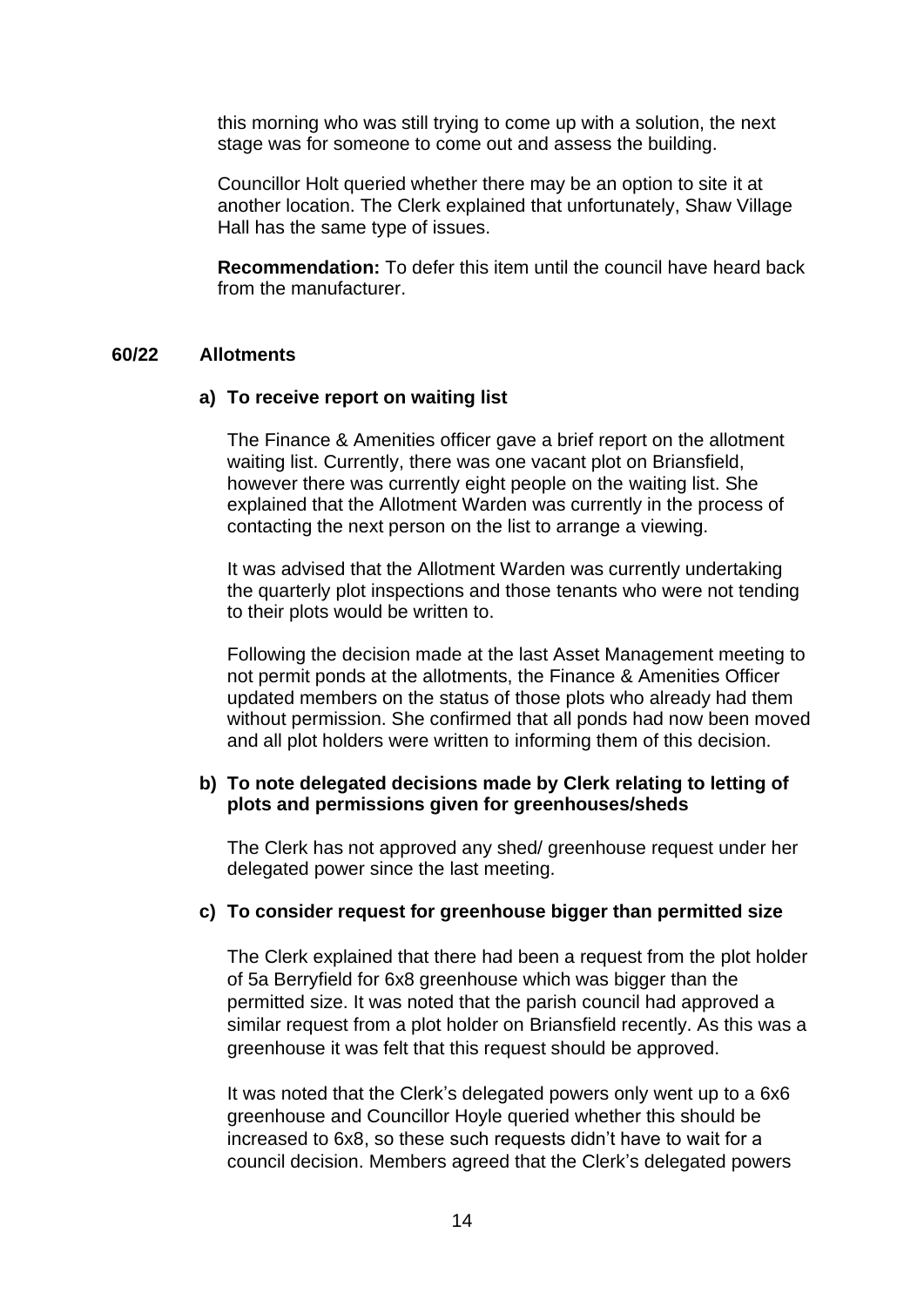should be increased to approve greenhouse requests up to a maximum 6x8.

**Recommendation 1:** The parish council approve the request for the plot holder of 5a on Berryfield to erect a 6x8 greenhouse on the plot.

**Recommendation 2:** The Council increase the Clerk's delegated powers to approve greenhouse requests up to a maximum of 6x8.

#### **61/22 Shaw Village Hall and Playing Field**

#### **a) To note annual due diligence checks undertaken**

The Clerk explained that as per the lease it is the responsibility of Shaw Management Committee to insure the village hall each year. It is the responsibility of the parish council, as owners of the building to ensure that adequate insurance has been taken out. The Clerk explained that as per the insurance schedule the building was insured for £623,529. The council had recently approved to undertake a building valuation for this building to ensure that the hall was insured at the correct value.

The valuation had recently been received at an estimate cost of £570,000. The estimated cost to reinstate the building plus additions for out buildings and car parks was £636,000. The Clerk explained that the village hall only had one shipping container, but the pre-school did have play equipment in the patio area. It was queried whether the preschool insured this equipment. The Clerk advised that she wasn't sure if this was insured or not but officers would send this report to Shaw Management Committee and query whether the pre-school play equipment was insured.

The Clerk explained that with regards to other due diligence the village hall has held their AGM and have in place a secretary, chairman, treasurer and committee members.

Members were happy with the level of insurance in place for Shaw Village Hall.

# **b) To note new replacement noticeboard has arrived and approve disposal of existing noticeboard**

The Clerk reported that the replacement noticeboard had arrived at the contractor's yard and would be installed in due course. The Clerk explained to members that the old wooden noticeboard would need to be disposed of and members would need to approve this.

**Recommendation:** The council approve the disposal of the noticeboard on the side of Shaw Village Hall (asset 158).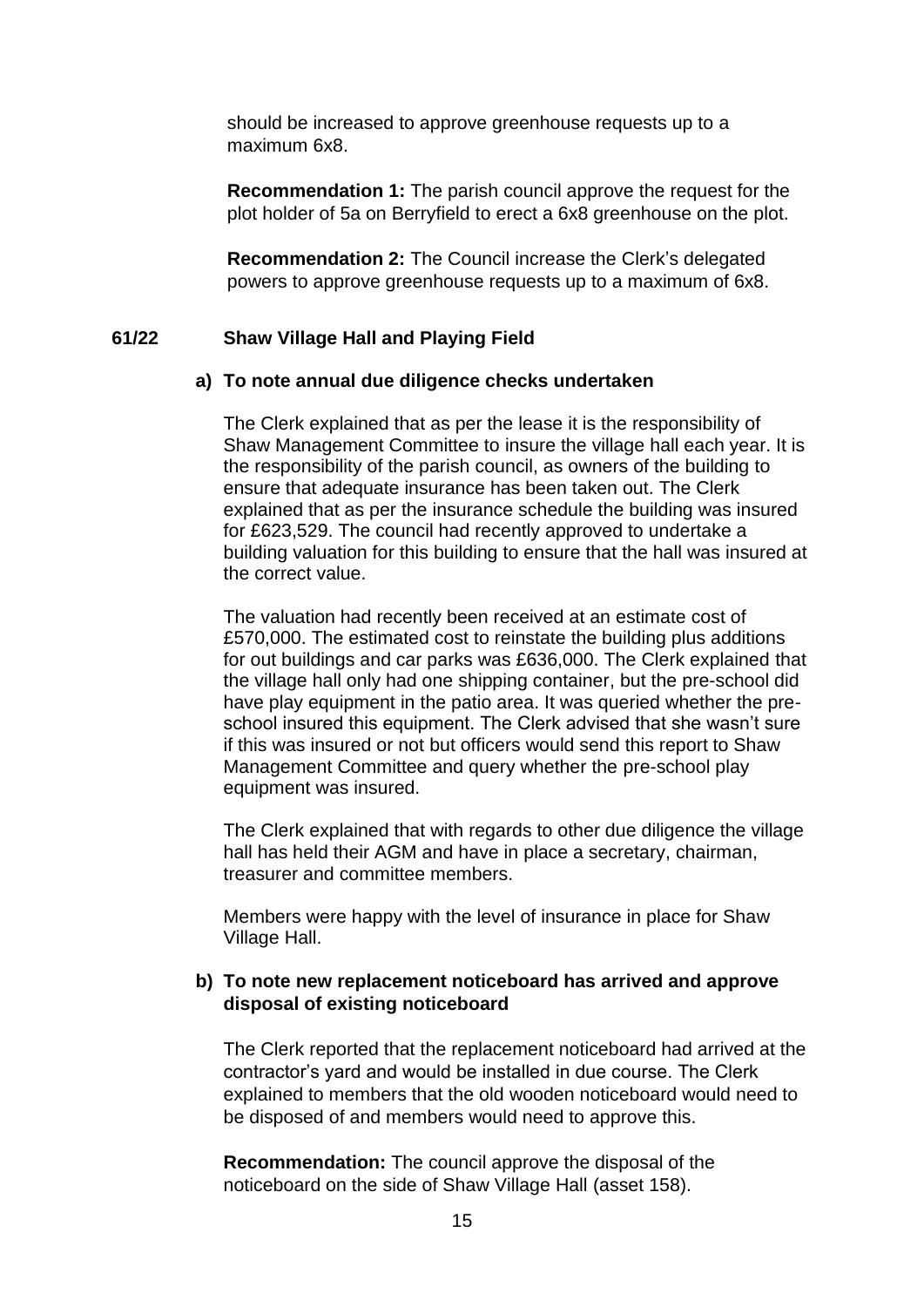## **c) To review 10-year strategic Plan**

The Clerk explained that the Shaw Village Hall Management Committee had produced a first draft of a 10-year strategic plan. She explained that it was not a viable option to demolish the village hall and rebuild as there was no funding for this, so the plan has been based around ideas on how to make the hall more energy efficient, greener, inclusive to all and wildlife friendly.

Councillor Baines highlighted that under section 11b it describes a vision of having a pond. Concerns were raised with regards to this due to the field being a public space and the water being a health and safety risk to members of the public.

The Clerk explained that there was a meeting on Tuesday 14<sup>th</sup> June where ideas were being discussed and members of the parish council could also attend to discuss ideas.

It was noted that some of the items included in this plan were things that could be applied for via a grant. The Clerk explained that there is some difficulty with this due to the length of the lease as it on runs to 2025. Councillor Holt suggested that the lease could be renewed early so that this would give the management committee scope to be able to apply for grants.

Members were pleased to see this draft was in place and that the management committee were developing a plan for the future.

**Recommendation:** The council renew the Shaw Village Hall lease early so that it gives the management committee scope to be able to go out and apply for grants. The Clerk to attend the strategic review meeting on Tuesday 14<sup>th</sup> June, to represent the parish council.

## **62/22 Office:**

# **a) To consider list of equipment at the Pavilion and Swift Way for donation/relocation/disposal**

Members were presented with a list of parish council equipment held either at the pavilion or Swift Way, that would either need donating, relocating or disposing. The Clerk had added columns in to indicate what each items potential use was as well as what actions were suggested. She explained that she took into consideration three principles when assessing each item. The first one was that the pavilion office will be returning back to a bookable space again, therefore they can't control who is let into this room, but is still an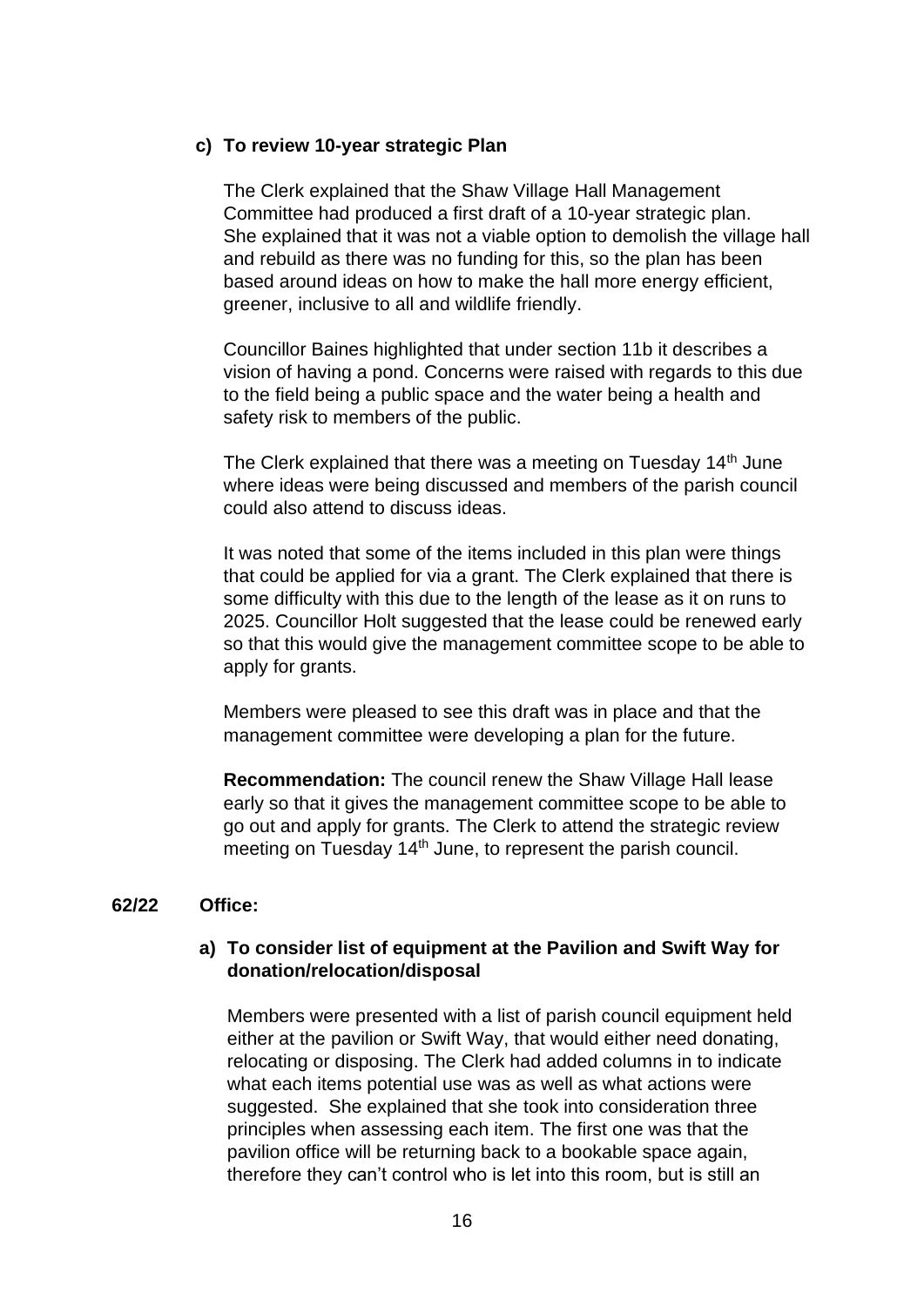alarmed area. The second was that the kit room could be used for authorised/ known people such as community groups picking up litter picking kit. As this room is not alarmed, it would give easier access to those groups without a staff member needing to attend the pavilion with them. Principle three is that the switch and boiler room is for known contractors only as it is an alarmed part of the building.

The Clerk wished to make members aware that there will be some possible remedial work required at the pavilion. It was noted that there will either need to be new signage on the office door or removal of the signage and made good. It was noted that this could be done at the same time as removing the noticeboard. There will also be a requirement to fill holes and maybe whitewash the old office space.

No works are required at the meeting space at 1 Swift Way.

Members were asked to consider this list and confirm that they were happy with the actions listed. The list compiled is as follows:

| <b>Item</b>                  | <b>Current</b>        | Use                                                                                                                                                                                                                                                                                                                                                                                  | <b>Action</b>                                                                                                                                                                                                                                                 |
|------------------------------|-----------------------|--------------------------------------------------------------------------------------------------------------------------------------------------------------------------------------------------------------------------------------------------------------------------------------------------------------------------------------------------------------------------------------|---------------------------------------------------------------------------------------------------------------------------------------------------------------------------------------------------------------------------------------------------------------|
|                              | Location              |                                                                                                                                                                                                                                                                                                                                                                                      |                                                                                                                                                                                                                                                               |
| 7 x Folding<br><b>Tables</b> | Gompels,<br>Swift Way | It was noted that these tables<br>would no longer be used by the<br>parish council once in the<br>campus. The parish council had<br>purchased these tables during<br>covid to ensure adequate social<br>distancing. At the time the parish<br>council opted to purchase these<br>tables instead of hiring them out<br>as the idea was to donate them                                 | The parish council<br>1.<br>contact Berryfield<br>Village Hall to ask<br>them whether they<br>would be happy for<br>their tables and chairs<br>to be relocated to the<br>pavilion instead of the<br>new village hall.                                         |
|                              |                       | to the new Berryfield Village Hall<br>once built.                                                                                                                                                                                                                                                                                                                                    | <b>2.</b> The tables that the                                                                                                                                                                                                                                 |
|                              |                       | Once the office has moved out of<br>the pavilion and returns back as<br>a room to hirer out it will need<br>some tables and chairs for<br>football hirers and parties etc. It<br>has been suggested that<br>perhaps the parish council could<br>contact the Berryfield Village Hall<br>committee and ask them<br>whether the tables and chairs<br>from the old village hall could be | parish council own to<br>be transferred over to<br>the new village hall in<br>late August time. The<br>council to formally<br>transfer these over as<br>an asset to the hall<br>committee as a<br>donation. The parish<br>council could then<br>purchase some |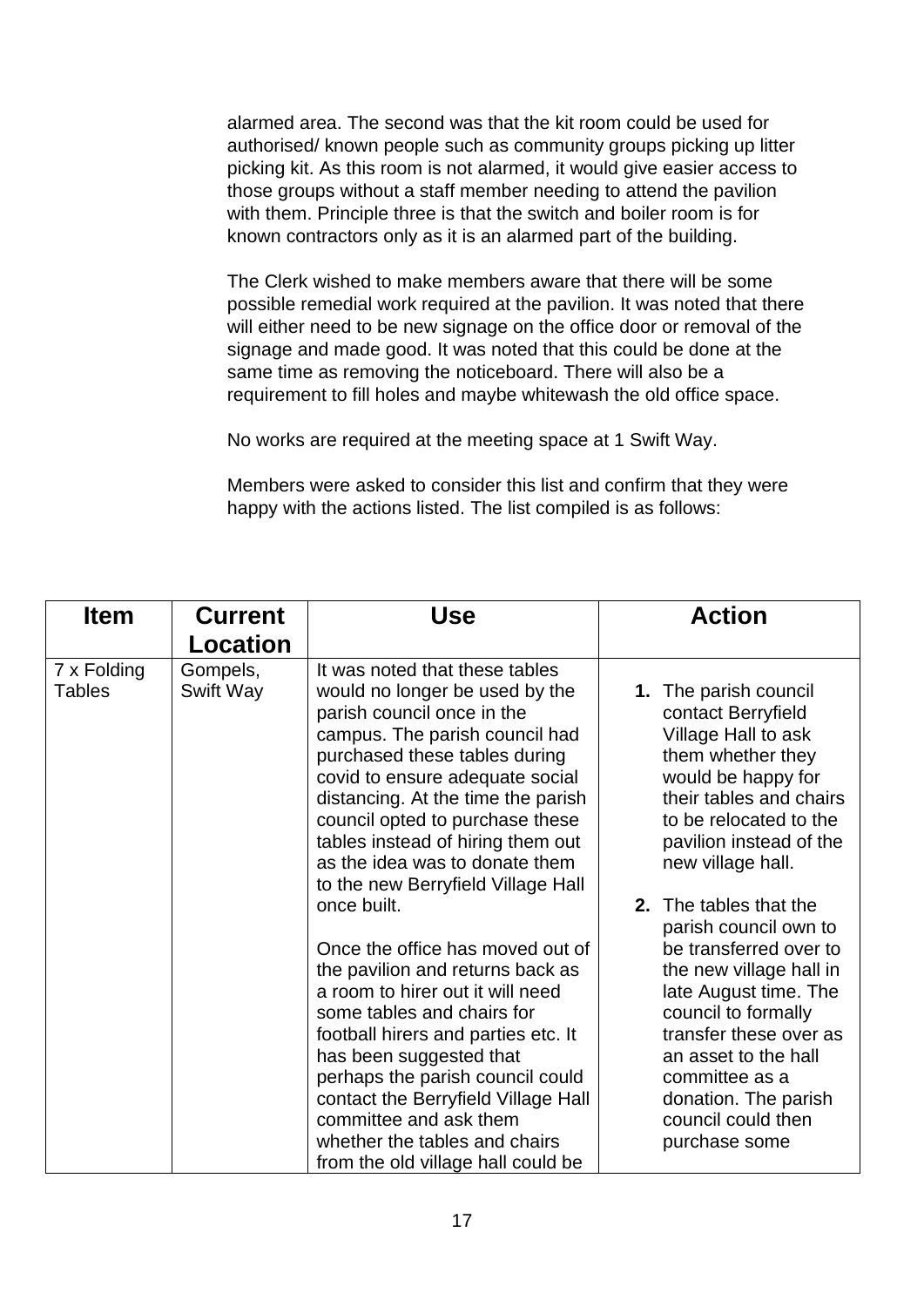|                                                                   |                                       | relocated to the pavilion. (Might<br>need eventual replacement but<br>will have established if there is a<br>need at the pavilion by then).<br>The parish council tables could<br>be transferred over to the village<br>hall. The parish council could<br>then purchase some new tables<br>for Berryfield Village Hall to<br>match the ones transferred over<br>and it would stop the need for<br>the parish council to purchase<br>more tables for the pavilion. | additional tables to<br>match.                                                                                                                                                                                                                   |
|-------------------------------------------------------------------|---------------------------------------|-------------------------------------------------------------------------------------------------------------------------------------------------------------------------------------------------------------------------------------------------------------------------------------------------------------------------------------------------------------------------------------------------------------------------------------------------------------------|--------------------------------------------------------------------------------------------------------------------------------------------------------------------------------------------------------------------------------------------------|
| Odd bits of<br>kitchen kit,<br>like storage<br>jars               | Gompels,<br>Swift Way                 | Leave at Gompels as they were<br>using as shared facilities and no<br>rent was charged for the councils<br>meeting use.                                                                                                                                                                                                                                                                                                                                           | 1. Leave at Gompels                                                                                                                                                                                                                              |
| Large<br>hanging<br>council sign<br>from Crown<br>Chambers        | Switch Room<br>at Pavilion            | None - unless for new building in<br>future if or when no longer at<br>Campus. Retained when moved<br>from Crown Chambers, just in<br>case!                                                                                                                                                                                                                                                                                                                       | 1. Continue to store in<br>Switch Room until<br>further notice as<br>currently as<br>inobtrusive and no<br>charge for moving (not<br>feasible to have on<br>outside of Campus<br>building and Pavilion<br>roof line too low to<br>install there) |
| Wheelchair<br>(folding)                                           | Kit Room at<br>Pavilion               | None – it was required as had<br>stair lift at Crown Chambers and<br>needed something for top of<br>stairs as wheelchair/mobility<br>scooter left at bottom. New<br>facilities at Campus will have lift<br>so no longer required.                                                                                                                                                                                                                                 | 1. Donate to an<br>organisation who can<br>make better use of a<br>wheelchair.                                                                                                                                                                   |
| <b>Sack Truck</b>                                                 | Switch Room<br>at Pavilion            | Was purchased for moving<br>meeting boxes into St Barnabas<br>church from car park on a<br>weekly basis. It may be useful<br>for the office staff when they<br>have to take heavy deliveries<br>such as for boxes of A4 paper.                                                                                                                                                                                                                                    | 1. Keep for office and<br>move to the campus.                                                                                                                                                                                                    |
| Storage units<br>(doors not<br>closing<br>and/or not<br>lockable) | Kit room at<br>Pavilion and<br>office | <b>Originally free from Wiltshire</b><br>Council clear out of County Hall.<br>Used for storage (archive) at<br>present. Current materials will                                                                                                                                                                                                                                                                                                                    | 1. Dispose – unless<br>officers see a use for<br>storing equipment like<br>litter picking kit but see<br>no value in relocating                                                                                                                  |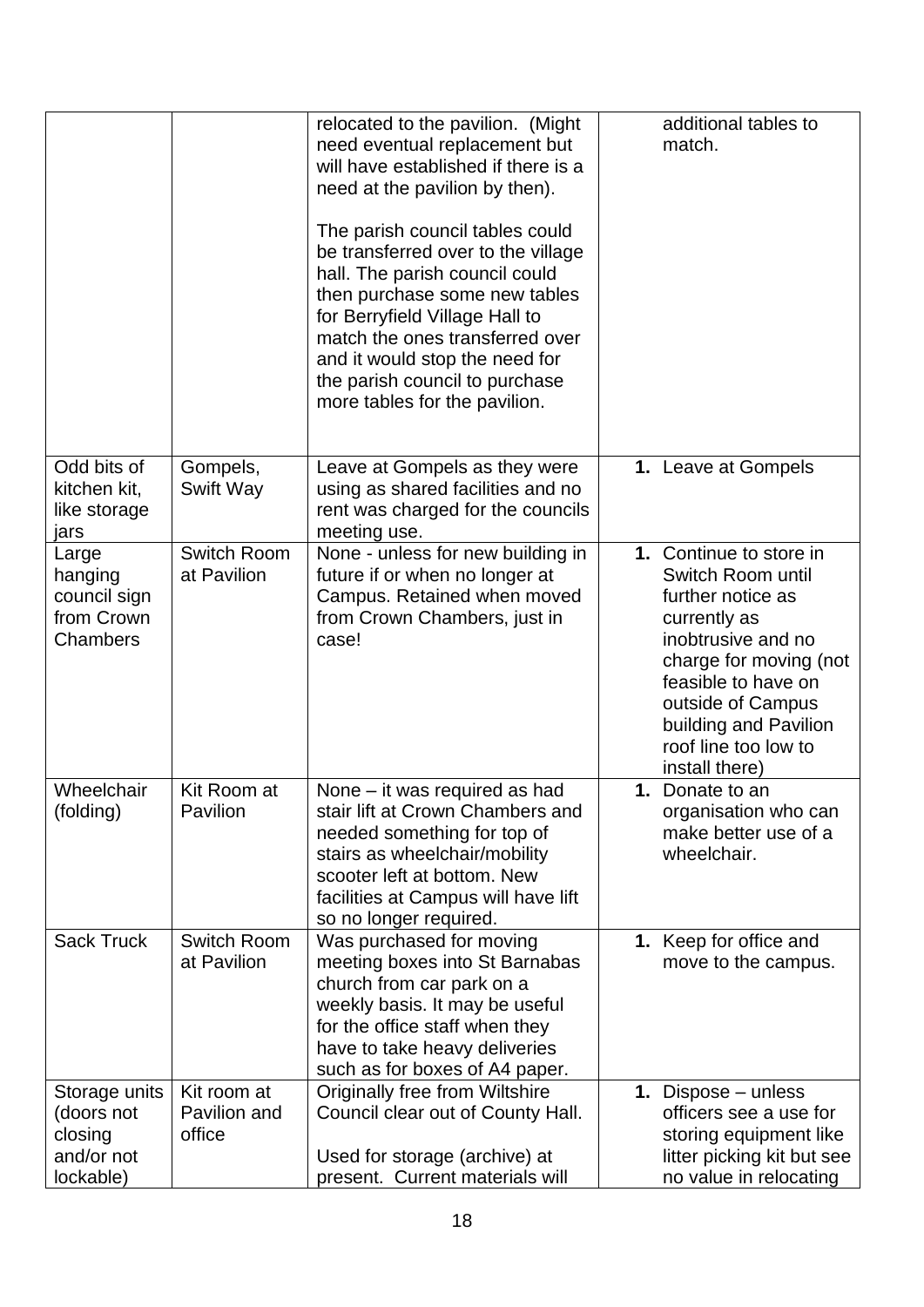|                                   |                                                 | be reviewed and culled or<br>transferred to new cupboards at<br>Campus.                                                                                                                                  | to Campus as not<br>lockable, and not for<br>keeping for archive<br>paperwork at Pavilion<br>for same reason.                                                                                                                                       |
|-----------------------------------|-------------------------------------------------|----------------------------------------------------------------------------------------------------------------------------------------------------------------------------------------------------------|-----------------------------------------------------------------------------------------------------------------------------------------------------------------------------------------------------------------------------------------------------|
| 2 x Blue<br>open shelf<br>racking | 1 in kit room<br>and 1 in office<br>at Pavilion | Purchased 2 <sup>nd</sup> hand when<br>moved into Pavilion for additional<br>storage                                                                                                                     | 1. Keep- in kit room at<br>Pavilion for litter<br>picking kit, Christmas<br>tree – non valuable<br>equipment that can<br>accessed by public<br>without officers as Kit<br>Room not alarmed<br>and more accessible<br>(can drive car up to<br>door). |
| A boards                          | Kit room at<br>Pavilion                         | Used for signposting external<br>meetings/events                                                                                                                                                         | 1. Keep- in Kit Room at<br>Pavilion for easy<br>access (will be for use<br>outside of Campus<br>and so officers in car<br>en route anyway)                                                                                                          |
| Fan/Heaters                       | Kit room at<br>Pavilion                         | Top up heating for when in<br><b>Crown Chambers/Pavilion</b>                                                                                                                                             | 1. Retain for time being-<br>Shouldn't be needed<br>in new offices at<br>Campus. May be<br>worth retaining in the<br>Kit Room until sure<br>they are not required<br>(if not used then to<br>dispose as cost for<br>PAT testing)                    |
| Whiteboards                       | Office at<br>Pavilion                           | For office use, but retain for<br>those hiring facilities rather than<br>relocate as cost involved for<br>transporting and making good<br>and redecorating walls<br>compared with cost of buying<br>new. | <b>1.</b> Retain in situ                                                                                                                                                                                                                            |
| TV screen                         | Office in<br>Pavilion                           | For office use of monitoring<br>CCTV which has been discussed<br>in principle that will not be<br>accessed all the time at the<br>Campus (only on "as required"<br>basis                                 | 1. Retain at Pavilion for<br>hirers to monitor<br>CCTV for their own<br>security (and would<br>cost money to make<br>wall good).                                                                                                                    |
|                                   |                                                 | To be left at the pavilion or hirers<br>to use as can be used for<br>presentations etc at the Pavilion<br>as a laptop can be connected to                                                                | 2. To purchase a much<br>larger TV screen for<br>the Campus for                                                                                                                                                                                     |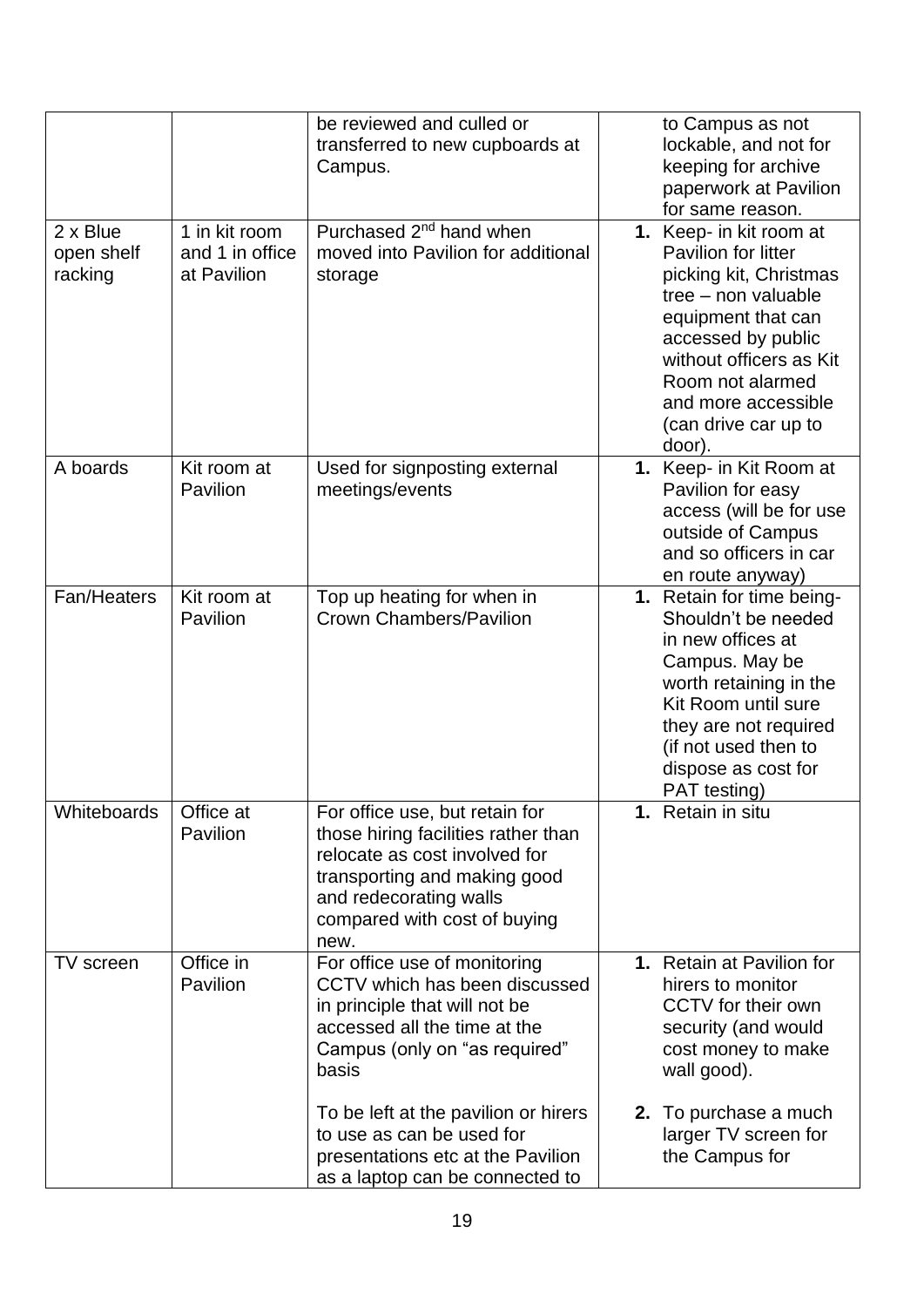|                                      |                                      | the screen. The screen is also<br>old and would cost more money<br>to make wall good.                                                                                                                                                                                        | viewing planning<br>applications etc.                                                                                                                         |
|--------------------------------------|--------------------------------------|------------------------------------------------------------------------------------------------------------------------------------------------------------------------------------------------------------------------------------------------------------------------------|---------------------------------------------------------------------------------------------------------------------------------------------------------------|
| Office and<br>meeting<br>furniture   | Office in<br>Pavilion and<br>Gompels | To be relocated to the Campus<br>facilities.                                                                                                                                                                                                                                 | 1. To relocate the large<br>meeting table and<br>chairs to the campus.                                                                                        |
|                                      | (wrapped and<br>upstairs)            | The large fabric desk divider was<br>no longer used due to the parish<br>council purchasing Perspex<br>screens to make the office covid<br>secure. The officers used the<br>smaller desk dividers at the end<br>of their desks to stop office<br>stationery from falling.    | 2. Relocate both the<br>Perspex and fabric<br>screens to the<br>campus. Retain at the<br>Pavilion the unused<br>fabric screens for<br>possible future use.    |
| Shredder                             | Office in<br>Pavilion                | Currently in poor condition as<br>continually jams. There is the<br>facility as part of the Campus<br>lease arrangements to have a<br>secure confidential document<br>disposal service (included in the<br>price).                                                           | 1. Dispose                                                                                                                                                    |
| Photocopier                          | Office in<br>Pavilion                | Dependent on view of moving<br>company. When we relocated<br>from Crown Chambers, they<br>didn't want to move the copier as<br>specialist and so the copier<br>company moved it. Need to                                                                                     | 1. Relocate (if part of<br>move cost) but<br>dispose if needs<br>specialist move as<br>costly.                                                                |
|                                      |                                      | understand from the removal<br>company whether it was due to it<br>being a copier (expensive kit) or<br>whether it was due to the difficult<br>stair access x 2. A meeting has<br>been arranged for Wednesday<br>8 <sup>th</sup> June to discuss the moving<br>requirements. | 2. If unable to move<br>photocopier dispose<br>and purchase a new<br>one. Reserve for<br>replacement copier in<br>place and in budget<br>for this year spend. |
| Chairman's<br><b>Board</b>           | Office in<br>Pavilion                | Yes, for meeting room chamber                                                                                                                                                                                                                                                | 1. Relocate to campus<br>note pavilion wall will<br>need to be made<br>good.                                                                                  |
| Key box with<br>keys for<br>Pavilion | Office in<br>Pavilion                | Yes, useful to have on site $-$ for<br>contractors and if staff accessing<br>not direct from office (if called<br>out of hours for example)                                                                                                                                  | 1. Move-1 x key box and<br>keys in Switch Room<br>in Pavilion<br>2. Relocate- 1 x key box<br>and keys in Office at<br>Campus                                  |
| O&M<br><b>Manuals</b>                | Kit Room in<br>Pavilion              | Yes, useful to have on site $-$ for<br>contractors and if staff accessing<br>not direct from office (if called<br>out of hours for example).                                                                                                                                 | 1. Keep at pavilion-1 x<br>hard copy files in<br>Pavilion                                                                                                     |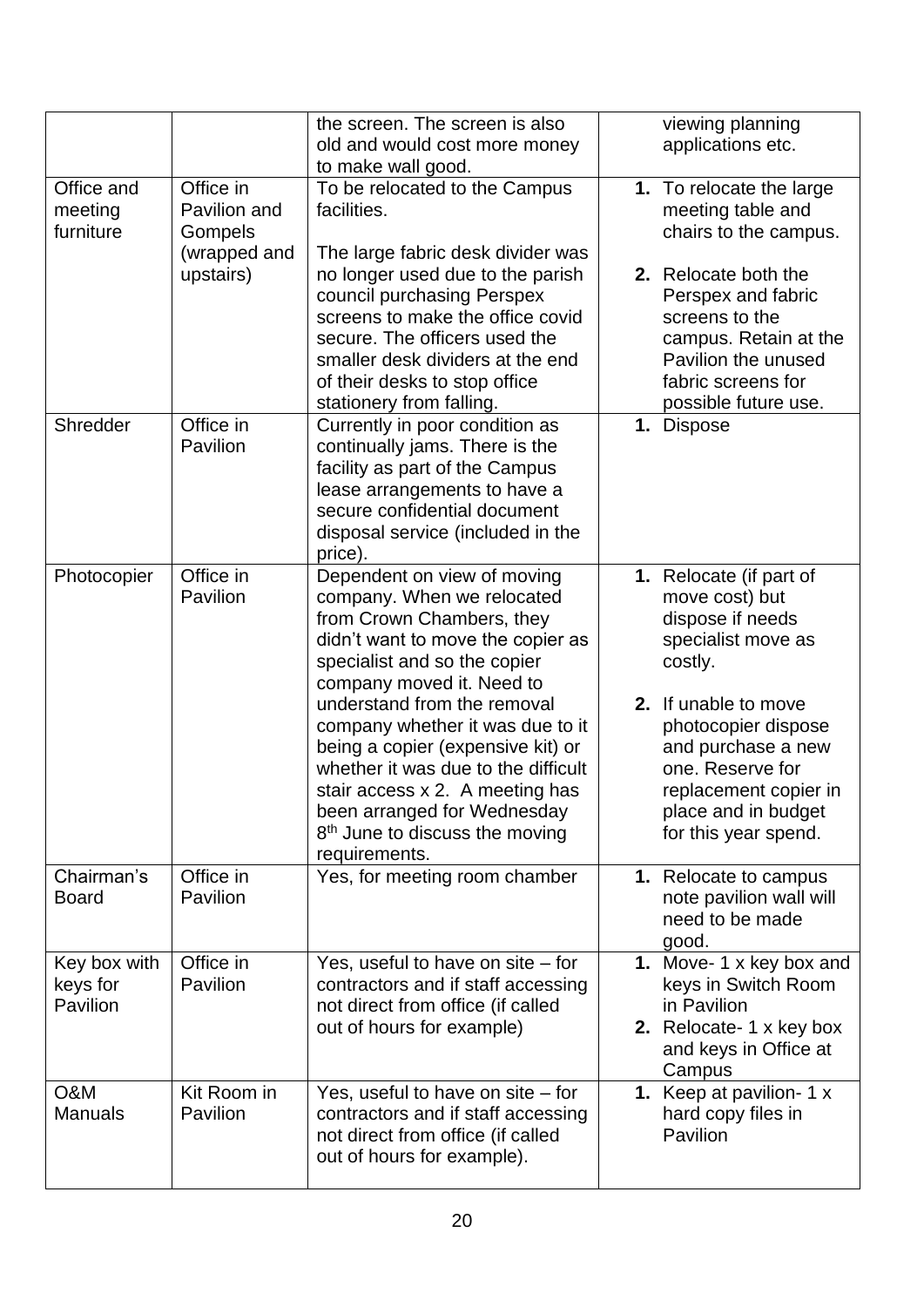|                                                                   |                                      | There is an electronic version of<br>the O&M manuals on the shared<br>drive so officers can access<br>when at the Campus.                                                                                                                                                                      |                                                                                                                                                                                                                                                                                     |
|-------------------------------------------------------------------|--------------------------------------|------------------------------------------------------------------------------------------------------------------------------------------------------------------------------------------------------------------------------------------------------------------------------------------------|-------------------------------------------------------------------------------------------------------------------------------------------------------------------------------------------------------------------------------------------------------------------------------------|
| Microwave,<br>small desk<br>top sized<br>oven with hot<br>plates, | Kitchen at<br>Pavilion               | Leave in kitchen at Pavilion,<br>some kit from Bowerhill Youth<br>Club old kitchen, some provided<br>as part of building spec by<br>Herman Miller, some purchased                                                                                                                              | 1. Leave urn at the<br>Pavilion and buy new<br>for Berryfield Village<br>Hall.                                                                                                                                                                                                      |
| fridge, urn,<br>toaster,<br>crockery,<br>cutlery                  |                                      | by council                                                                                                                                                                                                                                                                                     | 2. Leave crockery at<br>Pavilion in Pavilion (ex<br><b>Bowerhill Youth Club)</b>                                                                                                                                                                                                    |
|                                                                   |                                      |                                                                                                                                                                                                                                                                                                | 3. Relocate crockery and<br>glasses from Gompels<br>to Campus (may need<br>to top up) and some<br>required for office use                                                                                                                                                           |
| Hoover and<br>steam<br>cleaner                                    | Kit room at<br>Pavilion              | Cleaners provided as part of<br>lease at Campus and will use<br>own kit. Steam cleaner<br>purchased for use in changing<br>rooms.                                                                                                                                                              | 1. Leave at Pavilion for<br>Pavilion use                                                                                                                                                                                                                                            |
| Telephone<br>handsets x 4                                         | Office at<br>Pavilion                | Return to company running<br>phone system as part of legal<br>agreement                                                                                                                                                                                                                        | 1. New handsets to be<br>purchased when go<br>over to new contract at<br>Campus                                                                                                                                                                                                     |
| Telephone<br>on wall<br>(large<br>buttons)                        | Office at<br>Pavilion                | Leave at Pavilion so hard-wired<br>phone line for emergencies and<br>in power cut.<br>It was noted that there was a line<br>out so people using the games<br>room could use it to call out on. It<br>was suggested that the landline<br>could be set to a specific number<br>such as 999 only. | 1. Leave at Pavilion as<br>(connected to original<br>number not 01225<br>705700) but need to<br>arrange for this to be<br>set at a specific<br>number (999) so that it<br>is not open to abuse<br>from hirers.                                                                      |
| Noticeboard                                                       | External -<br>Outside office<br>door | For notices/agendas to be<br>displayed in a "conspicuous<br>place"                                                                                                                                                                                                                             | 1. Relocate to the<br>Campus                                                                                                                                                                                                                                                        |
| Fire<br>extinguishers<br>& First Aid<br>Kit                       | Pavilion                             | Retain for pavilion hirers                                                                                                                                                                                                                                                                     | 1. Retain both in situ<br>NB: Add to weekly checklist<br>of Pavilion to check first aid<br>kit and put note on it that<br>anyone using it to contact<br>office. Suggest paper seal<br>around handle so know if has<br>been used, rather than<br>checking entire contents<br>weekly. |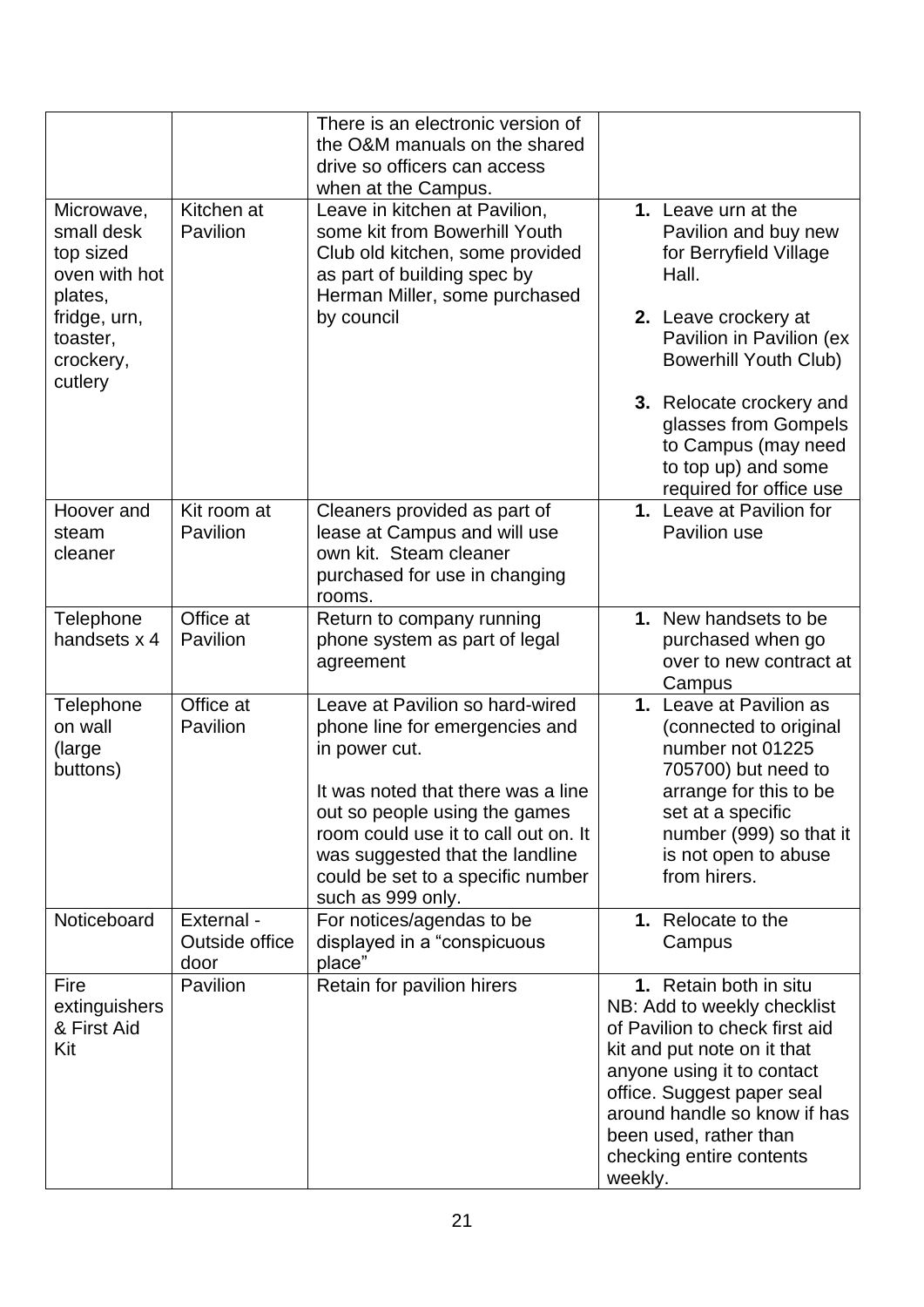| Flip Chart | Gompels<br>meeting<br>space | Not required in the Campus. Will<br>use big screens in meeting<br>space. May be useful for public<br>meetings such as<br>Neighbourhood Plan type<br>events. | 1. Keep at Kit room in<br><b>Pavilion</b> |
|------------|-----------------------------|-------------------------------------------------------------------------------------------------------------------------------------------------------------|-------------------------------------------|
|------------|-----------------------------|-------------------------------------------------------------------------------------------------------------------------------------------------------------|-------------------------------------------|

### **b) To consider arranging for the meeting room chairs to be cleaned**

The Clerk advised as the meeting room fabric chairs were located in a shared location they could do with a clean. It was noted that these chairs were not in bad condition, but members agreed that as they are now a few years old officers should obtain a quote for this service.

**Recommendation:** Officers to obtain quotation to clean the meeting room chairs.

# **c) To consider quotations for Chain of Office refurbishment and insurance value**

The Clerk explained that she was unsure what the value of the Chain of Office was. She advised that it also needed to be engraved with the new Chairman's name on and queried with members whether they wished to get it refurbished as well as valued at the same time.

The Clerk explained that while attending an SLCC event she discovered a company who could do this service and has obtained a quotation.

To do a full refurbishment of the chain it is estimated to cost around £715 + VAT. If the council wished for just a refurbishment of the jewel it was estimated to cost £325 + VAT, which would include dismantling the chain, stripping the current plating, polishing, re-assembling the chain and plating. They could also just gilt plate the jewel and chain of office for an estimate price of £325 + VAT, but this would only be to plate over the plating which is already there. For the engraving of the new chairman the cost per letter would be £0.59p + VAT.

It was noted that this company was not local to the area so there would be additional charges for courier collection. The company had given two options for this service depending on the value of the chain of office. If it is of high value, they have recommended a direct courier collection at a cost of £170 + VAT, where a delivery driver will directly collect the chain and deliver it direct to the company. It was noted that the return charge would be an additional  $£170 + VAT$ . Alternately, the council could opt for a standard courier collection where a standard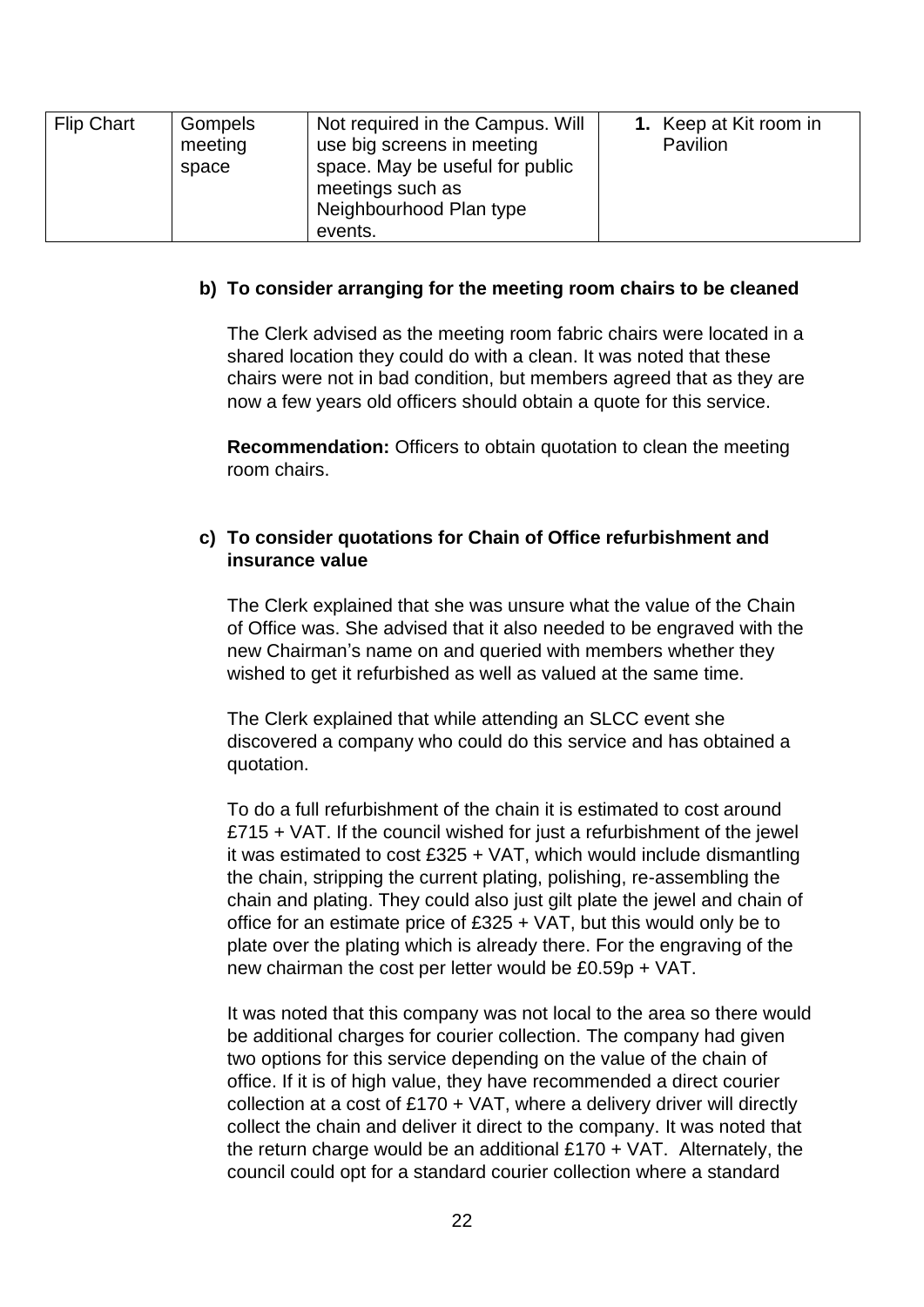courier would be booked to collect and it would go through the courier network and arrive at the company the next day. The cost of the was £45 + VAT with the return charge of £11 + VAT.

It was felt that the chain of office was not in a bad condition but could do with a bit of a clean. Members felt that a more local company such as Coppins of Corsham should approached to see whether they could provide this service. It was noted that a member of staff would need to drive it to Coppins, so there would be mileage costs as well as the staff time to take it there. The Clerk suggested that given this, if it was a reasonable cost to do this service it may be worth it being left there to do the necessary works. Councillor Hoyle explained that as he had to go to Corsham every day he would be happy to take it there.

**Recommendation:** The council give delegated powers to the Clerk to negotiate with Coppins of Corsham to undertake the necessary refurbishment, engraving and valuation of the chain of office.

## **63/22 Street Furniture:**

## **a) To note issue with noticeboard on side of Town Hall and discontinued use**

The Clerk explained that the noticeboard on the side of the Town Hall is in a poor condition. She advised that it was actually owned by Melksham Town Council and they let the parish council use half of the board to display their notices. The Clerk wished to make members aware that as it was in a poor state of repair, she has discontinued using it.

# **b) To note discontinued use of the noticeboard on the side of the library and approve disposal**

The Clerk explained that the noticeboard on the side of the library was not in very good condition and has been discontinued. The Clerk explained that once the library moves into the Campus this building will be repurposed, therefore suggests that the council leave on there. Members note this and approve the disposal of this noticeboard (asset 178)

**Recommendation:** The Council dispose of the noticeboard outside of the library (asset 178).

**c) To consider locations for the replacement Pilot noticeboard**  It was noted that the council had previously agreed to purchase a new noticeboard to replace the Pilot noticeboard. The Clerk wished to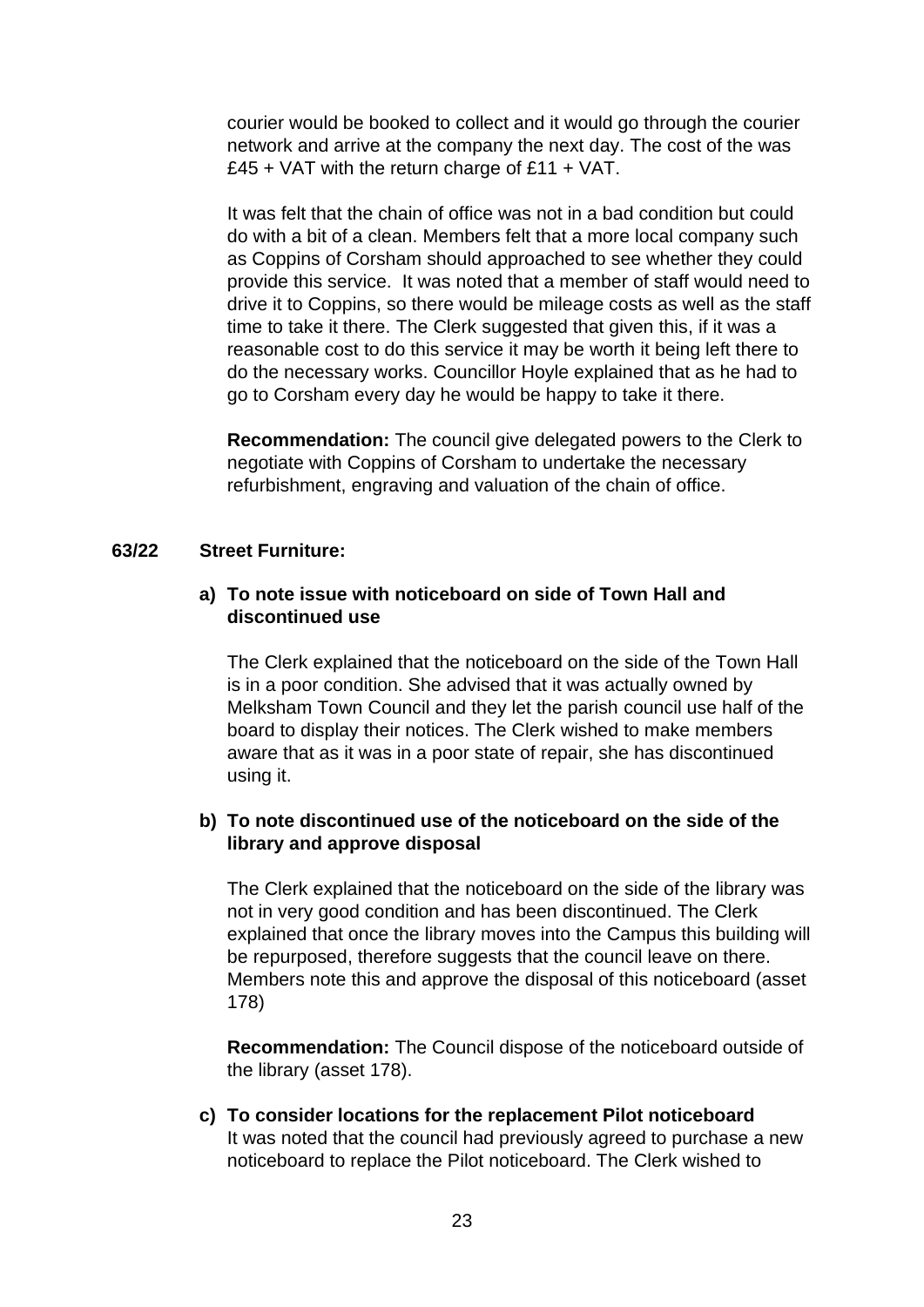update members that the replacement had now arrived at JH Jones yard, but a location for this still needed to be confirmed.

Councillor Shea-Simonds advised that he had spoken to the landlord of the Pilot pub, who owned the whole area including the Tesco land and had come up with three possible locations. He had provided the Clerk with some photos of these locations to show members. The options put forward were as follows:

- 1. Just off of the pavement on the grassed area near the exit of the car park, facing outwards. This would enable residents to be able to easily stand on the pavement and view notices. This was also away from the pub side. This was the most favoured position of the landlord
- 2. On the pub side on the edge of the grassed area with the outdoor seating (outside of roped area). It was noted that as this was near the exit where cars would be coming around it would make it difficult for people to stand and read the notices.
- 3. On the grassed area on the entrance to the pub, outside of the roped area. This was less favoured from the landlord as this encroached onto the pubs outside seating area.

**Recommendation:** The council locate the new noticeboard on the grassed area near the exit of the car park (adjacent to the Pilot pub) facing outwards. This enables residents to be able to stand and view council notices on the pavement.

# **d) To consider quotations for an additional Speed Indicator Device (SID) with the ability to record data and upgrade to existing SID**

The Clerk advised members that officers had obtained quotations for an additional SID. Officers had been tasked with finding suitable devices which also had the ability to record data. The Clerk explained to members that it may be worth them deciding on whether they wished to have the ability to record data or not before they reviewed the quotes provided. She explained that this was because on some of the quotes this facility was something that the council could opt to add on, so the quotes provided could be approved without this addition.

The Clerk reported that officers had also contacted the company who supplied the current SID to see whether it had the facility for data recording to be added, which it does so a quote has been provided for this as well.

The Clerk explained that previously Wiltshire Police had said that they don't use any data that is download to these devices, this is why the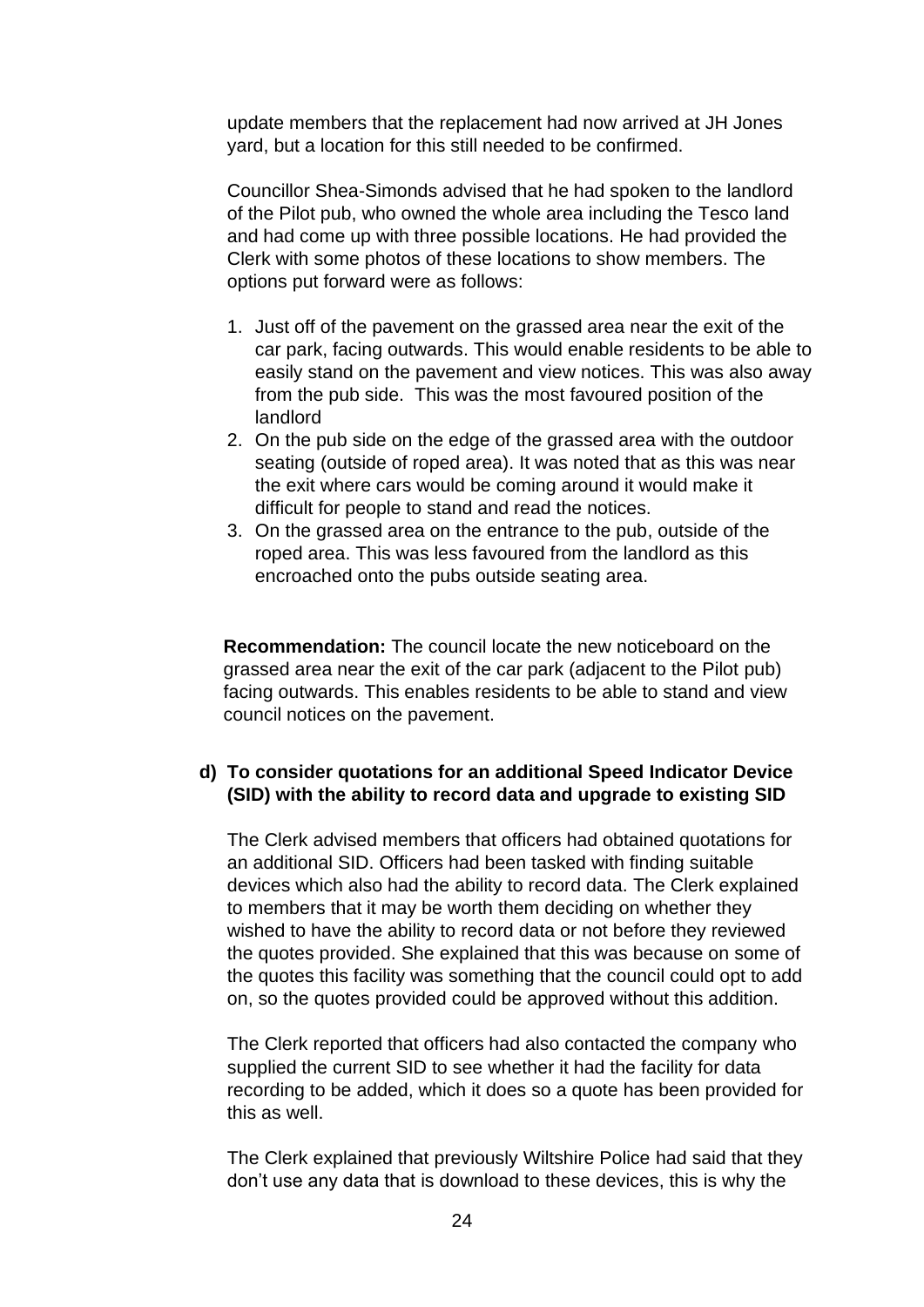parish council didn't go with this option for their current SID. The Clerk explained that Wiltshire Police will be running a pilot scheme in Salisbury and will be picking up data from SIDs to see where the worst areas for speeding are so that they can target those locations. She advised that these devices would not be used for ticketing anyone. It was noted that this was a pilot scheme at this stage and it was not set in stone that this would move forward in the future.

Members discussed the following quotes:

# **Quotation A:**

| Mobile SID with Slow Down<br><b>SAS300</b>             | £2,300.00 excl VAT  |
|--------------------------------------------------------|---------------------|
| Spare set of batteries                                 | £ 165.00 excl VAT   |
| Data logging                                           | £ 340.00 excl VAT   |
| <b>Bluetooth adaption</b>                              | £ 340.00 excl VAT   |
| <b>Total</b>                                           | £3,145.00 excl VAT  |
| <b>Total without data logging</b><br>& Bluetooth       | £2,465.00 excl VAT  |
| <b>Quotation B:</b>                                    |                     |
| Portable SID with slow down,<br>with spare batteries   | £2,940.00 excl VAT  |
| <b>Bluetooth</b>                                       | £ 379.00 excl VAT   |
| Total                                                  | £3,319.00 excl VAT  |
| <b>Quotation C:</b>                                    |                     |
| <b>Evolis Radar Speed Sign</b><br>with USB & Bluetooth | £1,989.82 excl VAT  |
| <b>Battery</b>                                         | £ 259.84 excl VAT   |
| <b>Battery charger</b>                                 | £ 100.56 excl VAT   |
| <b>Delivery</b>                                        | E<br>89.99 excl VAT |
| <b>Discount</b>                                        | £ 240.21 excl VAT   |
| Total                                                  | £2,200.00 excl VAT  |
|                                                        |                     |

Quotation to upgrade existing SID with Bluetooth and data logging.

| Data logging     | £ 340.00  |
|------------------|-----------|
| <b>Bluetooth</b> | £ 340.00  |
| Unit collection  | £ 235.00  |
| Unit redelivery  | £ 235.00  |
| Total            | £1,150.00 |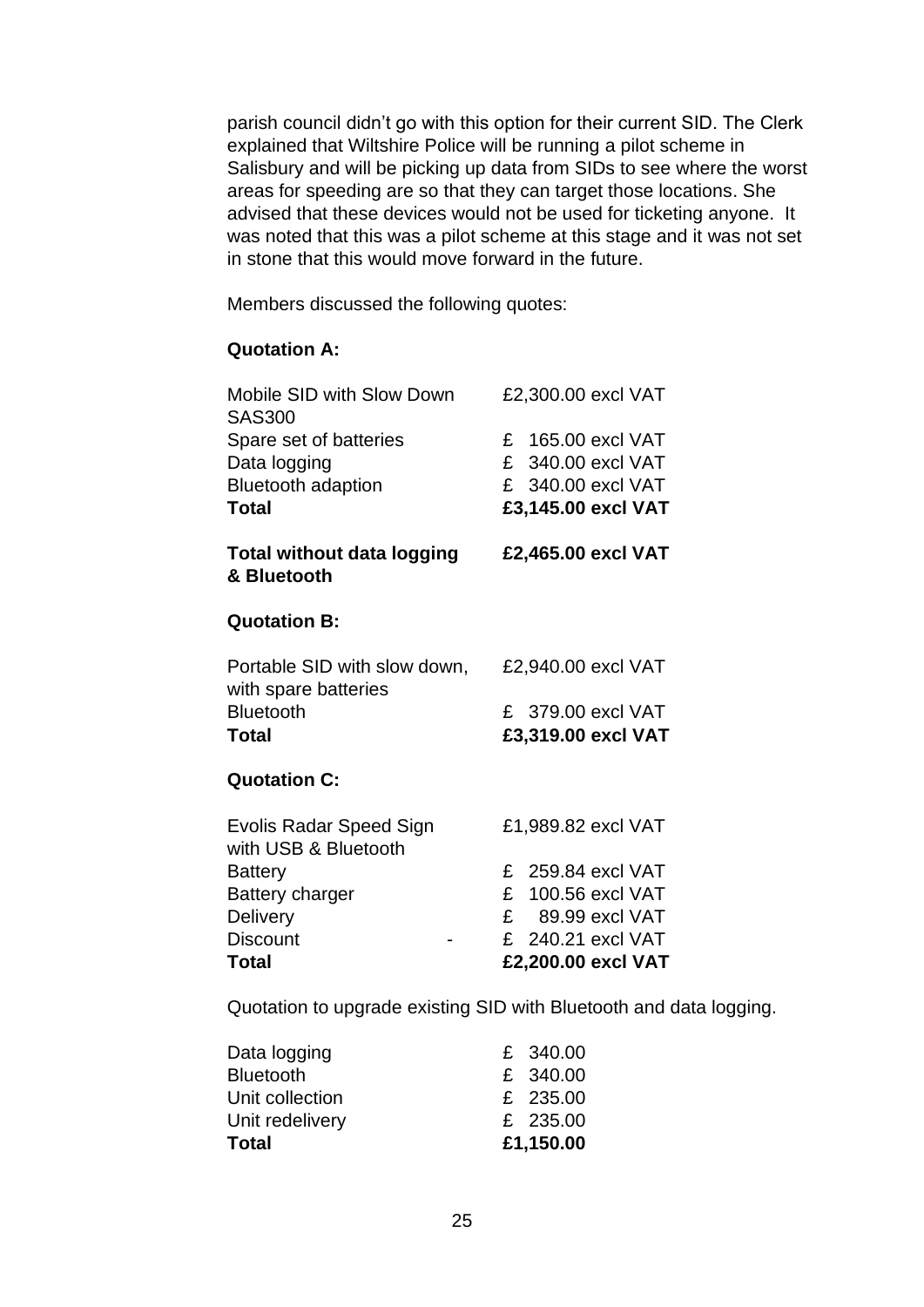Members discussed the three quotes received for the purchase of a new SID it was noted that quotation A was the company who supplied the current SID. Members queried what the service had been from this supplied. The Clerk advised that the council had received good service and also after sale service from the company. She explained that when the council first ordered the SID there was a delay in delivery due to a staffing shortage but they kept officers well informed and gave a discount for the delay. It was explained that unfortunately the first SID had become damaged beyond repair due to vandalism and this supplier had come and collected the SID to see whether there were any saveable parts, they also disposed of it for the parish council.

Members felt that due to the price of quotation B it was not a feasible option to go with this supplier.

The device quoted for in quotation C included the USB data logging and Bluetooth at no additional cost. The Clerk explained that this company was a recommendation from Melksham Town Council as they had provided them with good service.

It was felt that as quotation C was comparable with the other quotations at a lower cost which also included the facility of data logging and Bluetooth, the council should purchase this device.

Members discussed whether the existing SID unit should be upgraded with the data logging and Bluetooth aspect. Members felt that as the scheme was only currently a pilot and this may not happen in the future the SID should not be upgraded at this stage until the outcome of the pilot is determined. It was also explained that the council could have only purchased the data logging aspect at £340+ VAT, however this would mean that the device would have to be taken down and brought into the office to be able to download the data. The Bluetooth aspect which was another £340 +VAT was to make it easier to download data, however this would still mean that someone would have to use a Bluetooth device to download the data.

**Recommendation 1:** The parish council purchase the Evolis Radar Speed Sign from Elan City (Quotation C) at a total cost of £2,200.00 +VAT.

**Recommendation 2:** The parish council do not upgrade their current SID device to have the capability of recording data at this stage until the outcome of the pilot scheme has been determined.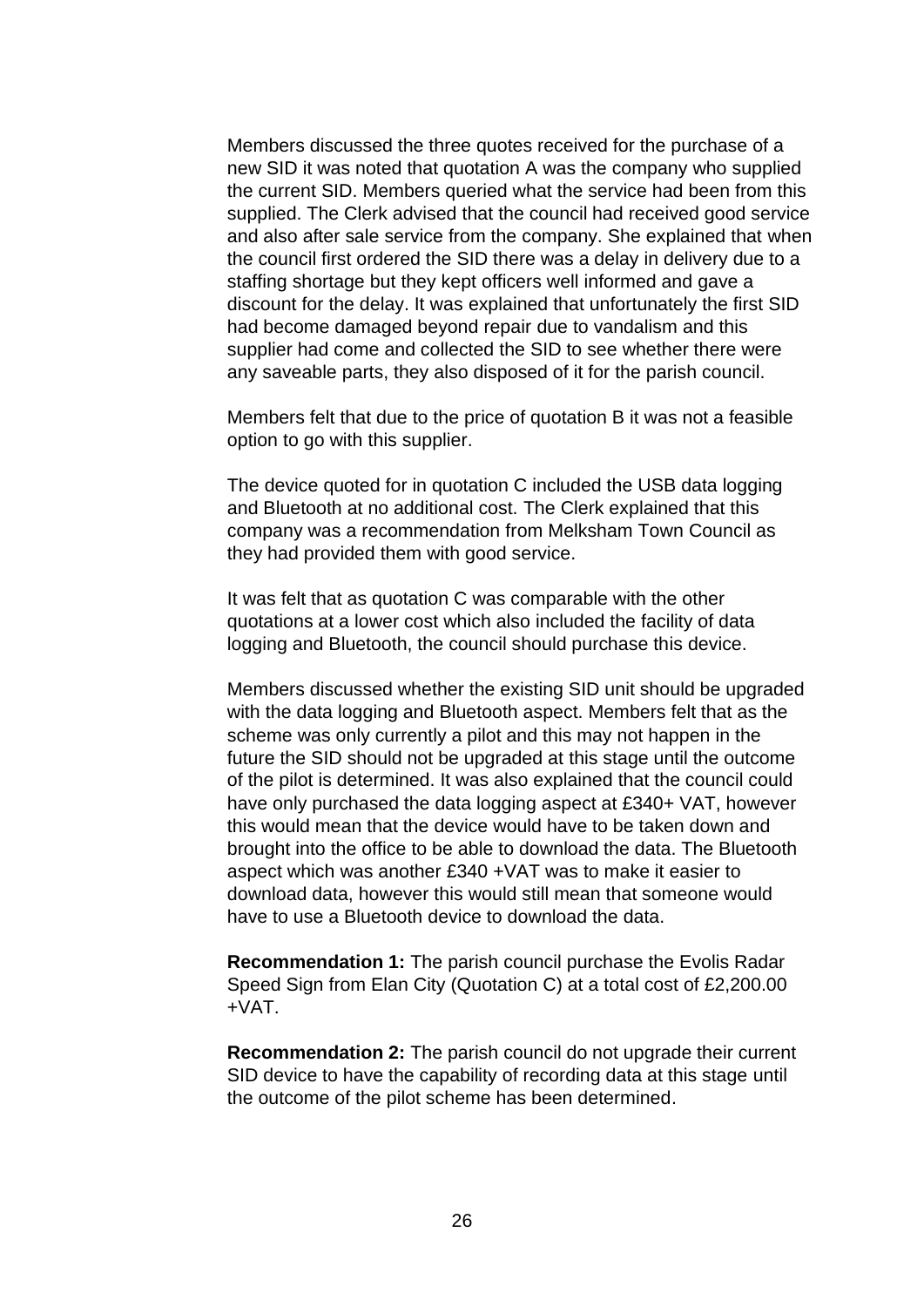### **64/22 Approved contractors and suppliers:**

The Clerk explained that the council had to at least annually review their list of contractors and suppliers. The Finance & Amenities Officer had provided members this in their agenda packs. The Clerk explained to members that this was a list of contractors who officers are able to call out in the event of an emergency and urgent works without needing prior approval from the council first.

Officers wished to draw members attention to the fact that the parish council's grass cutting and bin emptying contract with JH Jones was due to expire in March 2023, so this was something that would need to be looked at in the near future.

The Clerk explained that although the electrician who does the PAT testing for the council provides good service, he only does this because it's for the council and would rather not undertake PAT testing. The Clerk explained that a company who specialises in PAT testing has recently cold called and provided quotes. It was noted that Radcliffe Fire Protection also did PAT testing and officers would obtain a quote for this service.

Members were pleased to note that the council was provided with good service from all of their approved contractors.

### **65/22 To consider potential community benefit requests for Wessex Water to consider re Beanacre first time mains drainage scheme**

The Clerk explained that whilst at the Wessex Water mains drainage drop-in session, they mentioned that they would provide some community benefit to mitigate the impact of this project on the residents of Beanacre. The Clerk advised that she wasn't sure how much community benefit Wessex Water was planning to provide however advised members that this was an opportunity to compile a list of potential benefits. The Clerk explained that this major project had still not been approved to go ahead but members could still consider this so that if or when this is approved a list could be submitted.

The Clerk explained that the metal five-bar gate between the play area and community field has dropped which makes it very difficult to open as the gate is heavy. She explained that although members of the public are able to walk through the church yard to access the community field, they don't seem to and instead walk through the pedestrian gate. The church has previously asked the parish council to move the gate and leave a gap which replicates the other side for residents to easily walk through. The suggestion was then for the fivebar gate to be relocated to the rear of the community field, the other side of the play area which could then be the parish council's access